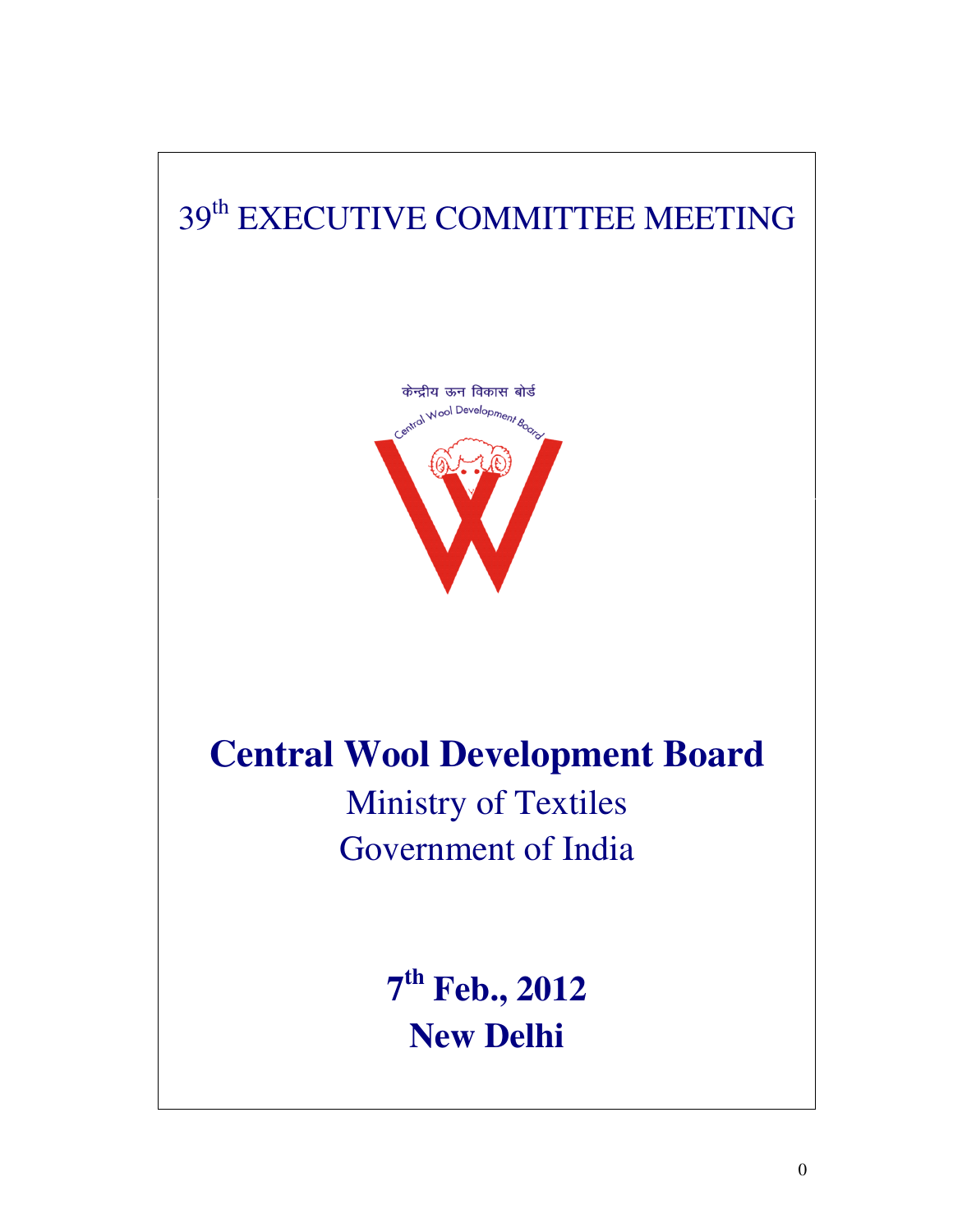# **AGENDA ITEM FOR 39th EXECUTIVE COMMITTEE MEETING**

# **A. Under 11th Plan Programme**

| <b>SN</b>               | Agenda item                                                                          | Page |
|-------------------------|--------------------------------------------------------------------------------------|------|
| 1                       | Confirmation of the minutes of the $38th$ meeting of the Executive Committee held on | 2    |
|                         | 16.08.2011.                                                                          |      |
| $\overline{2}$          | Action Taken Report on the decisions of the last E.C. Meeting.                       | 2    |
| $\mathbf{3}$            | Discussion of Board's progress so far under Annual Plan 2011-12.                     | 3    |
| $\overline{\mathbf{4}}$ | Approval for participation in TEX-TRENDS India, Dilli Hatt and a new proposal        | 3    |
|                         | received from Director/ Industries (Govt. of Jharkhand) for participation at Mega    |      |
|                         | Industrial Fair Ranchi.                                                              |      |
| $\overline{5}$          | To give permission for procurement of second hand Imported Machinaries to M/s        |      |
|                         | Pureweave Fashions Pvt. Ltd. Srinagar Under Quality Processing of Wool               |      |
|                         | Scheme for common Facility Centre sanctioned in previous EC meeting.                 |      |
| 6                       | Permission to procure Rams by State Govt. agencies at market price and re-           | 6    |
|                         | appropriation of funds from one component to other for utilization of funds within   |      |
|                         | the over all fund sanctioned by CWDB under S.W.I.S. & R&D.                           |      |
| 7                       | To consider the proposal of LAHDC, Leh for Rs. 5.0 Crore under Revolving Fund        | 7    |
|                         | scheme for procurement of Pashmina wool.                                             |      |

# **B. Under 12th Plan Proposal**

| $\overline{\mathbf{8}}$ | Proposal for starting a Carpet Weaving Training Centre at Jaipur, a Shawl Weaving<br>Training Centre at Mount Abu (Sirohi), Rajasthan and upgradation of Weaving &<br><b>Designing Training Centre, Kullu.</b>  | 8  |
|-------------------------|-----------------------------------------------------------------------------------------------------------------------------------------------------------------------------------------------------------------|----|
| 9                       | Participation by CWDB in Made in India shows organized by WOOLTEXPRO,<br>Mumbai.                                                                                                                                | 10 |
| 10                      | Preparatory work for development of Wool Research Association as Centre of<br><b>Excellence for wool.</b>                                                                                                       | 11 |
| 11                      | Formation of a Committee for prepratrion of component, details with financial and<br>physical norms, performa, guidelines etc. for the schemes proposed for 12 <sup>th</sup> Five Year<br><b>Plan of Board.</b> | 12 |
| 12                      | To conduct survey of Woollen Industry under HRD & Promotional Activities.                                                                                                                                       | 12 |
| 13                      | The proposal of WOOLTEXPRO for participating in I.W.T.O. Conference at New<br>York under HRD Scheme of CWDB.                                                                                                    | 14 |
| 14                      | To make provision for creation of Wool/Woollen Yarn Bank in North Eastern region<br>(including processing and training centre) and in J&K State                                                                 | 14 |
|                         | Any other item with the permission of the chair.                                                                                                                                                                |    |

#### **List of Annexures**

| Annex./Agenda No. | Page No.  |
|-------------------|-----------|
|                   | $16 - 21$ |
| П                 | 22        |
| Ш                 | 23        |
| IV                | $24 - 33$ |
|                   | $34 - 35$ |
| VI                | $36 - 41$ |
|                   | $42 - 44$ |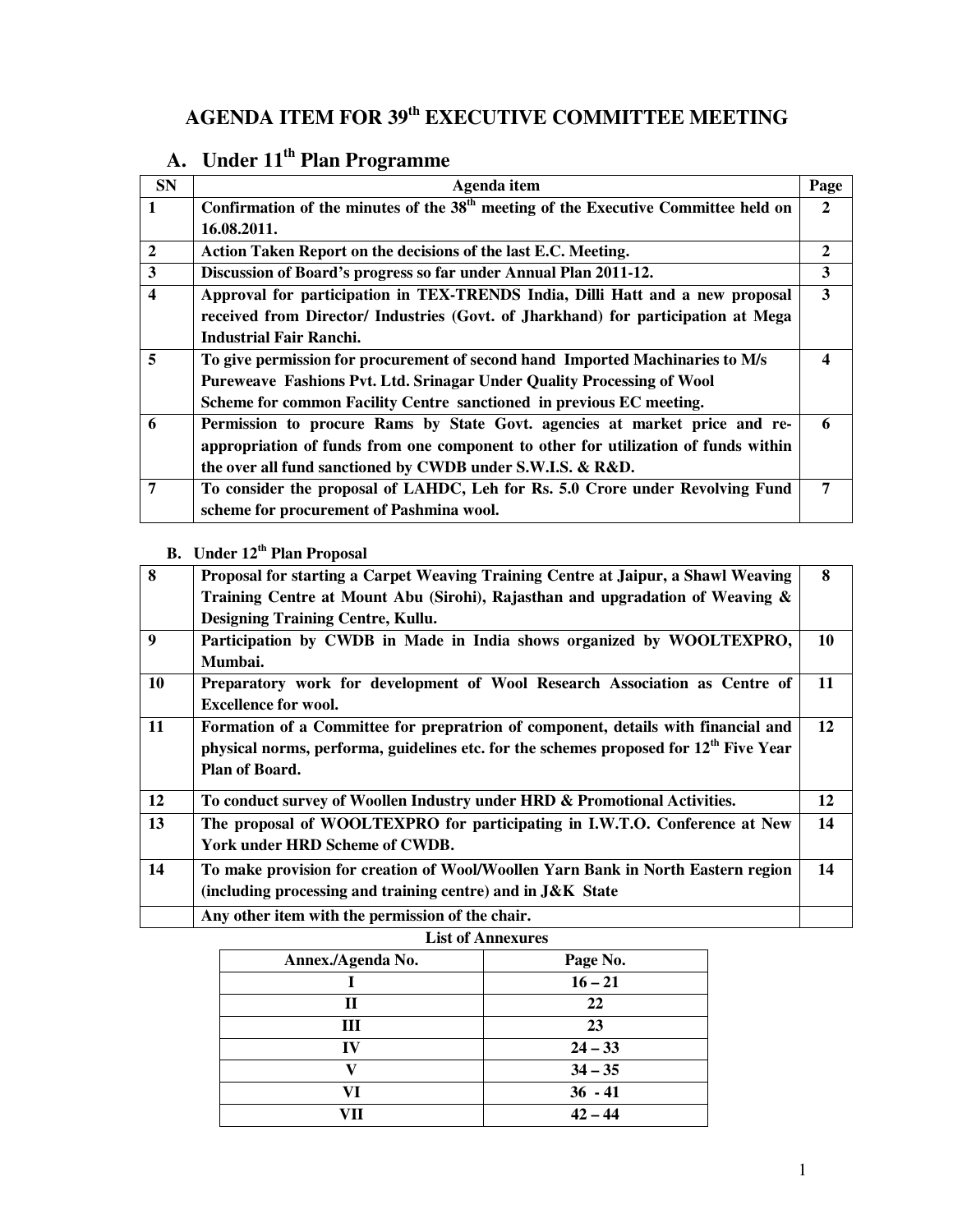# AGENDA POINTS FOR  $39<sup>th</sup>$  EXECUTIVE COMMITTEE MEETING OF C.W.D.B. TO BE HELD ON 7-02-2012

### 1. CONFIRMATION OF THE MINUTES OF THE 38<sup>TH</sup> MEETING OF **THE EXECUTIVE COMMITTEE HELD ON 16.08.2011**

The 38<sup>th</sup> meeting of the Executive Committee of Central Wool Development Board (CWDB) was presided over by Shri V. Srinivas, Joint Secretary, MOT and Chairman, CWDB. The minutes of the meeting is enclosed as **Annexure**- **I** for confirmation. (Page no. 16 to 21 )

### **2. ACTION TAKEN REPORT ON THE DECISIONS OF THE LAST E.C. MEETING.**

A statement showing Action Taken Report on the decisions of the 38<sup>th</sup> meeting of Executive Committee of the CWDB held on 16-08-2011 at New Delhi is as under:

| SN             | Decisions                                   | Follow up action taken                      |
|----------------|---------------------------------------------|---------------------------------------------|
| $\mathbf{1}$   | Approval of pending project                 | The Board issued Sanction Orders for all    |
|                | proposals as recommended by                 | projects approved under Angora Wool         |
|                | 18 <sup>th</sup> Project Committee meeting. | Development Scheme, CFC under Quality       |
|                |                                             | Processing of Wool and Woollen Expos        |
|                |                                             | under HRD & Publicity Scheme.               |
| $\overline{2}$ | Approval for increased cost of              | The Board sanctioned increased cost of Rs.  |
|                | machinery for R&D project                   | lakh under R&D project for<br>8.20          |
|                | sanctioned in favour of CSWRI,              | "Development of up-graded utilization       |
|                | Avikanagar.                                 | techniques for the wool produced in South   |
|                |                                             | Peninsular region of the country."          |
| 3              | Decision on two CFCs being                  | Both Common Facility Centres (CFC) have     |
|                | under<br>Quality<br>sanctioned              | been sanctioned in favour of Mahadev        |
|                | Processing of Wool scheme for               | Woollen Mills, Mandi and<br>Shikhar         |
|                | whom one CFC have already                   | Handloom Weavers Coop. Society, Kullu.      |
|                | been sanctioned in the past and             | For Shikhar Handloom Weavers Coop.          |
|                | they have applied again for                 | Society, Kullu separate approval of JS/     |
|                | another CFC for different activity          | MOT have been obtained<br>showing           |
|                | and machinery at Kullu and                  | utilization of fund in previous projects in |
|                | Mandi (H.P.)                                | other scheme including a CFC.               |
|                |                                             |                                             |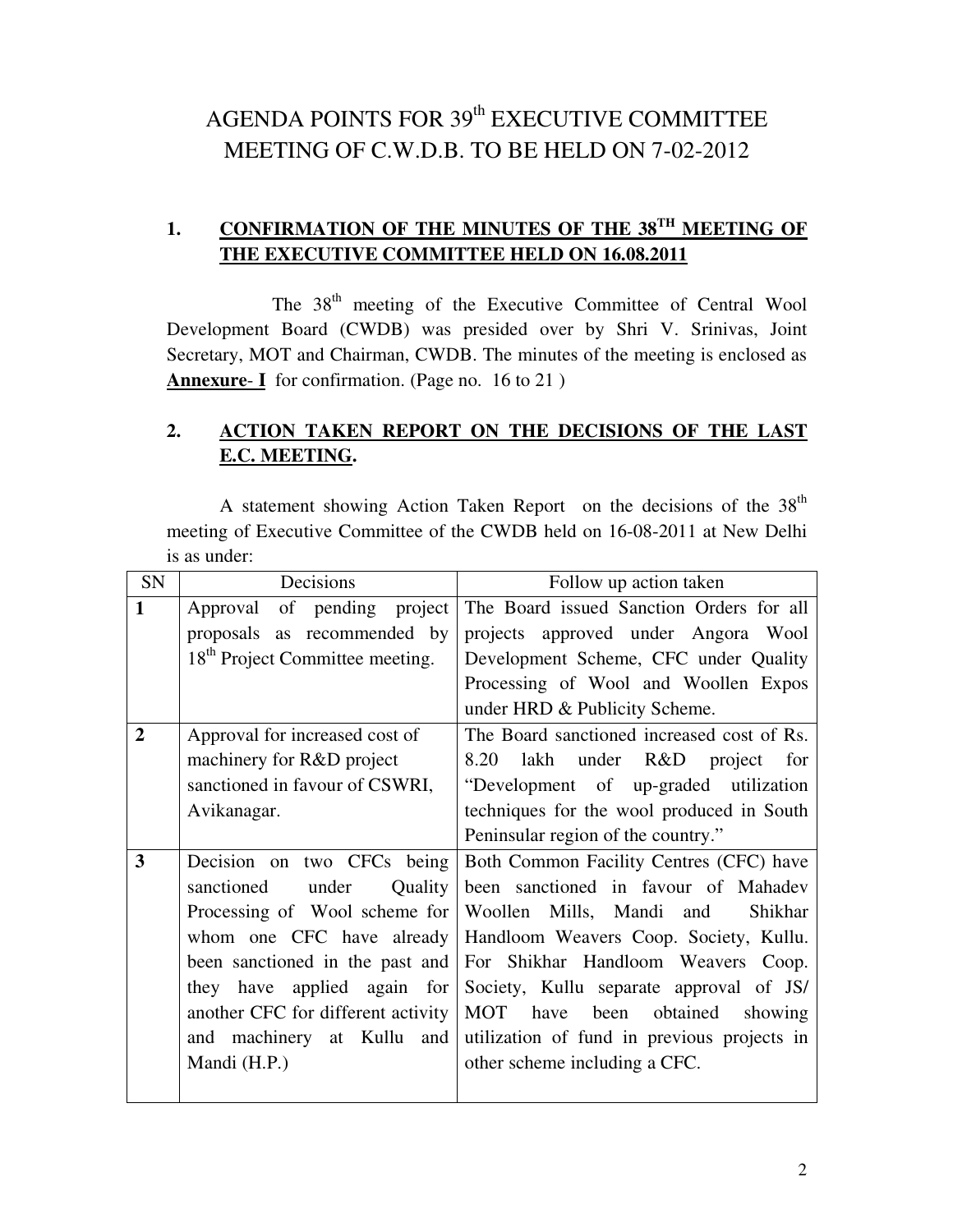| $\overline{\mathbf{4}}$ |                                                                 | To participate in Golden Jubilee The Board has released Rs. 5.00 lakh in          |
|-------------------------|-----------------------------------------------------------------|-----------------------------------------------------------------------------------|
|                         |                                                                 | Seminar being organized by favour of CSWRI to organize the National               |
|                         |                                                                 | CSWRI at Jaipur on "Prospects Seminar in association with ISSGPU                  |
|                         | and                                                             | Retrospect of Small (Indian Society for Sheep and Goat                            |
|                         | Ruminant and Rabbit Production :   Production and utilization). |                                                                                   |
|                         | Contribution to Socio-economic                                  |                                                                                   |
|                         | Security".                                                      |                                                                                   |
| 5                       |                                                                 | Re-appropriation of funds under The Board has taken up the matter with the        |
|                         |                                                                 | different schemes of the CWDB   MOT to grant approval for re-appropriation        |
|                         |                                                                 | under $11th$ Five Year Plan within   of funds during current financial year 2011- |
|                         | total plan allocation of Rs. $67.16$   12.                      |                                                                                   |
|                         | Crore.                                                          |                                                                                   |

### **3. DISCUSSION OF BOARD's PROGRESS SO FAR UNDER ANNUAL PLAN 2011-12.**

 The Ministry of Textiles has allocated Rs. 13.04 Crore to the Central Wool Development Board (CWDB) for the Annual Plan 2011-12 to implement its various Plan Schemes and Programmes. Against this allocation, the MOT has already released Rs. 6.25 Crore and submitted the Utilization Certificate and requested MOT to release the next installment. On the Non-Plan side, the MOT has allocated and released Rs. 1.50 Crs under Non-Plan expenditure of Board and the Board has utilized Rs 1.25 Crs upto  $31<sup>st</sup>$  Jan., 2012. Due to reduction in Non-Plan grant to Board, contribution towards Gratuity (approx. Rs. 25.0 Lakhs) to LIC could not be paid during 2011-12. A statement showing BE/RE of Annual Plan 2011-12 and scheme wise achievements/ utilization made so far under Plan fund is attached as **Annexure-II. (Page no. 22 ).** 

### **4. APPROVAL FOR PARTICIPATION IN TEX-TRENDS INDIA, DILLI HATT AND A NEW PROPOSAL RECEIVED FROM DIRECTOR, INDUSTRIES (GOVT. OF JHARKHAND) FOR PARTICIPATION AT MEGA INDUSTRIAL FAIR, RANCHI.**

A. POST FACTO APPROVAL FOR PARTICIPATION IN TEX-TRENDS INDIA AND IN DILLI HATT.

The Board hires stalls in bigger exhibitions/ fairs and allot these to weavers, Craftsmen, small wool Growers and Societies to promote sale of wool and woollen products, to increase awareness in favor of woolen products, to expose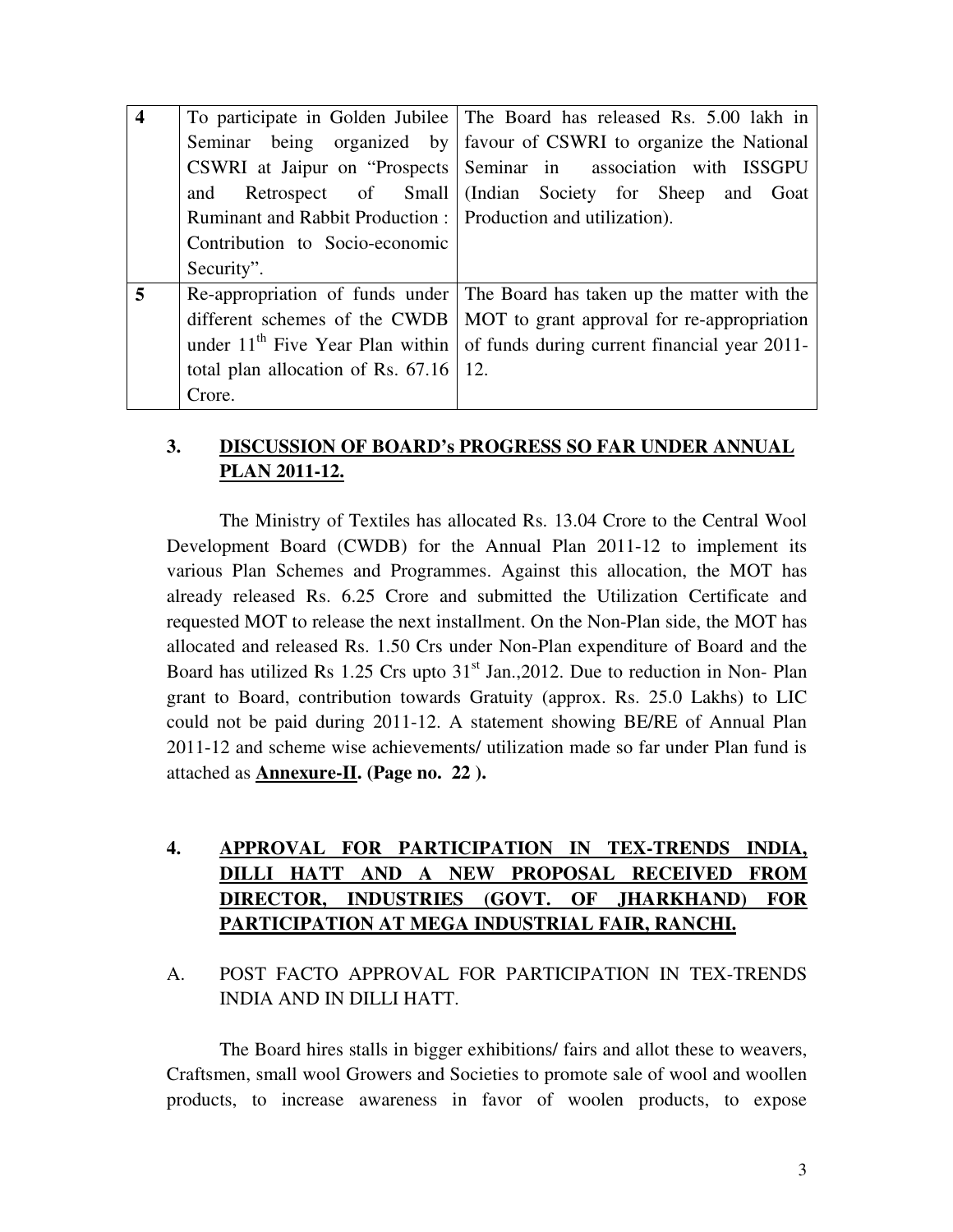weavers/manufacturer to new woollen markets and to launch new woollen products/designs for trial and promotion.

 As per decision of last EC meeting, the Board has sanctioned 15 Woollen Expos and all these have already been organized. Besides it, the Board also participated in two more Woollen Expo at Delhi Hatt and Pragati Maidan, (TEX-TRENDS INDIA) New Delhi in association with the office of the Development Commissioner (Handicraft) and Wool Industry Export Promotion Council (WOOLTEXPRO) Mumbai and the Board has already released Rs. 3.03 lakh and Rs. 14.81 lakh (excluding taxes & other misc. expenses if any which is to be paid at the time of submission of actual Bill and UC by WOOLTEXPRO) subject to post facto approval of EC.

### B. DISCUSSION AND APPROVAL FOR PROPOSALS RECEIVED FROM DIRECTOR ( INDUSTRIES) / GOVT. OF JHARKHAND UNDER WOOLLEN EXPO SCHEME AT RANCHI DURING 2011-12.

 The Board has received a proposal from Director, Industries, Govt. of Jharkhand, Ranchi for participation in Mega Industrial Fair to be organized at Ranchi (Jharkhand) from  $19<sup>th</sup>$  Feb. to  $26<sup>th</sup>$  Feb., 2012. This industrial fair is to be organized by Indian International Trade Event Organization, (IITEO) New Delhi & Dainik Bhaskar Group, Ranchi in association with the State Government. Ranchi lies in colder region and there are chances of good sale of Woollen Items and if Weavers, Small Wool Growers and Societies participate they will be benefitted and people of the region will also be aware about different schemes being implemented by CWDB for Wool and Woollen development.

 As above, the matter is placed before the EC for post-facto approval regarding participation in TEX-TRENDS INDIA & Delhi Hatt Expos and also for approval for participation in Woollen Expos to be organized at Ranchi during the current financial year 2011-12 by hiring of stalls at rate prescribed Rs. 4,000/- Sq. meter (excluding Service Tax) subject to over all financial limit of Rs. 14 lakhs as prescribed in the scheme.

### **5. TO GIVE PERMISSION FOR PROCUREMENT OF SECOND HAND IMPORTED MACHINERIES TO M/s. PUREWEAVE FASHIONS PVT. LTD., SRINAGAR UNDER QUALITY PROCESSION OF WOOL SCHEME FOR COMMON FACILITY CENTRE ALREADY SANCTIONED IN PREVIOUS EC MEETING.**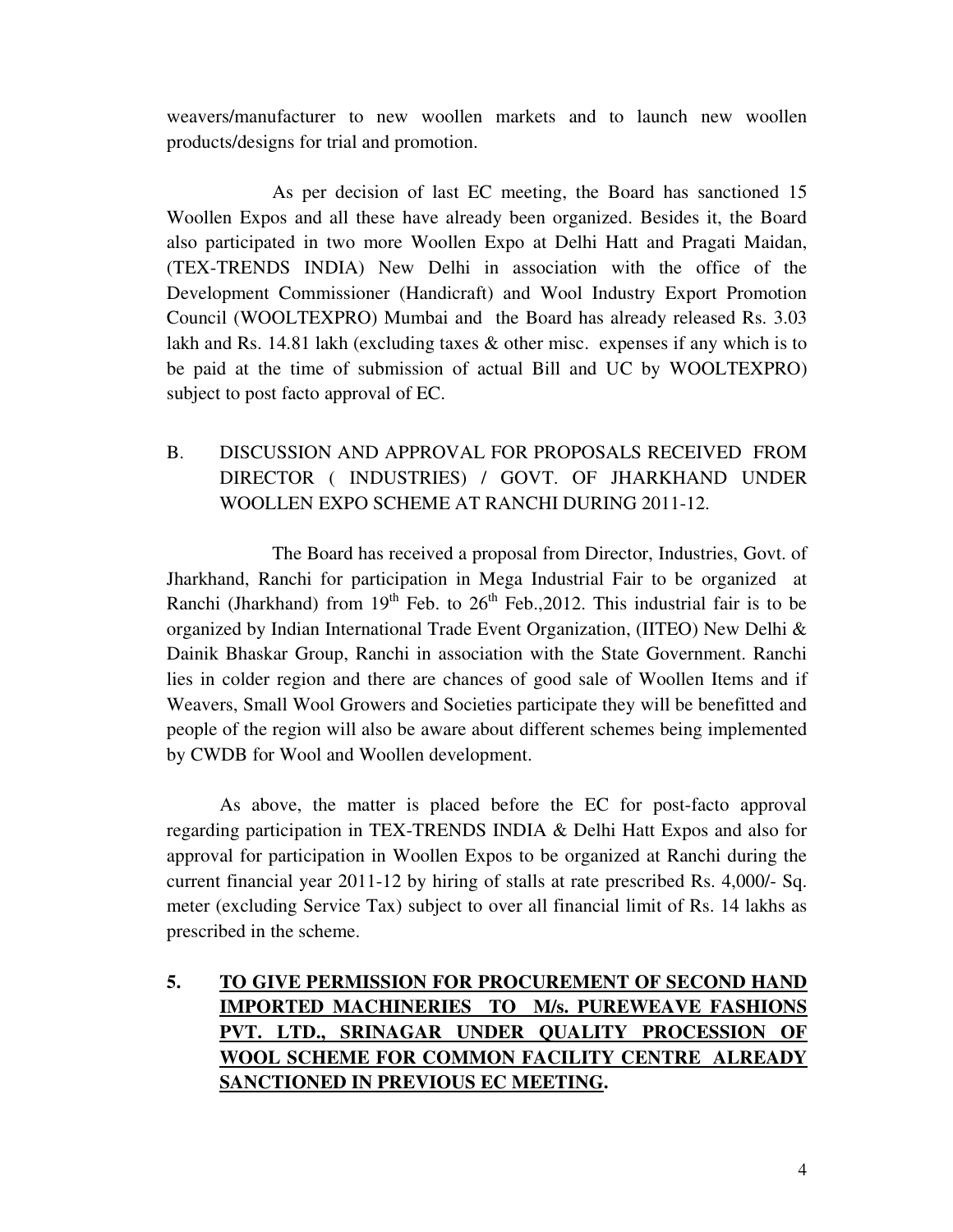38<sup>th</sup> Executive Committee of the Board sanctioned a Common Facility Centre under Quality Processing of Wool scheme of Board for Scouring & Combing for cashmere, merino and local wool at Ranganeth, Srinagar. The agency proposed to import Carding, gill boxes and Combing Plant (Second hand) alongwith scouring, hydro, dryer and boiler from local supplier with total machineries cost of Rs. 59.25 lakh (including shipping, duties, fitting etc.)

 After approval of the Project, Agency tried its best to find such suitable machines in Europe and in other countries but after six months of search the agency informed that due to internal demand of such machines in Europe some of the intermediary machines were not available and their efforts did not materialized. Meanwhile, they made extensive search for such proven machines already imported in India and recently identified such combing lines machines in India. These Machines are in good working condition and proven for combing Pashmina and fine wool of short staple length, and they proposed to procure the same under above CFC.

Pure Weave Fashions Pvt Ltd. requested to give permission to procure second hand imported machineries from India presently in good working conditions. The Agency also stated that procurement of imported available second hand machineries from local market will also save huge import duty, transportation cost and time.

As above, looking at long formalities/procedure for import of second hand machineries and remaining period of just two month of this  $11<sup>th</sup>$  Plan period, it is proposed to procure available second hand imported machineries in India presently working in good conditions.

In this regards, a Committee comprising the technical representatives from Wool Research Association, Central Sheep & Wool Research Institute and CWDB may inspect the proposed imported machineries regarding cost of machineries, residual life, working capacity of machineries to be procured and for taking a conscious decision on spot for establishing the CFC during current financial year 2011-12.

As above, the matter is placed before the Executive Committee to allow the Pure Weave Fashions Pvt Ltd. to procure the already imported machines after inspection of machines by a committee comprising the technical representatives from Wool Research Association Thane, Central Sheep & Wool Research Institute, Avikanagar and CWDB, Jodhpur so that CFC can be installed in 2011-12.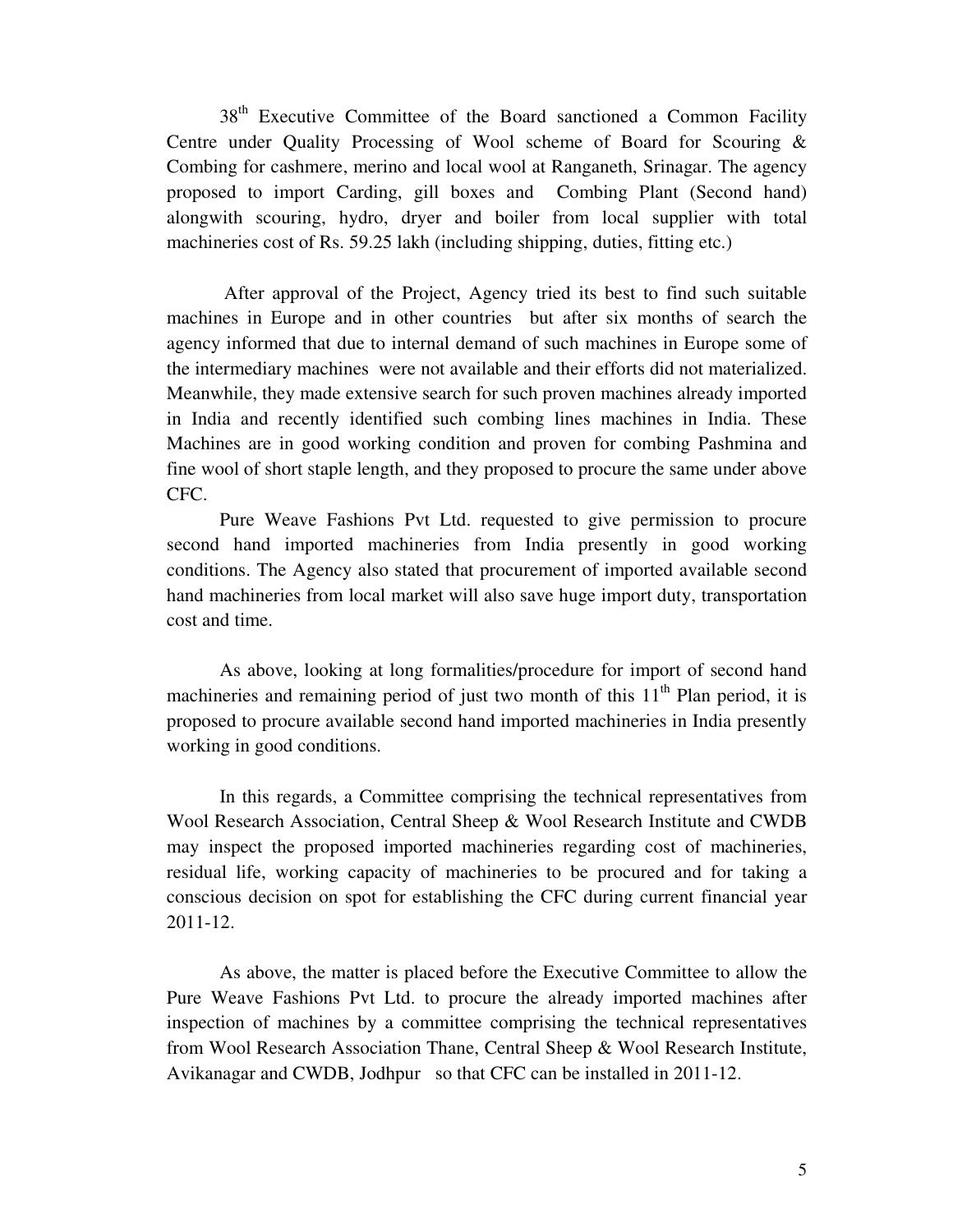### **6. PERMISSION TO PROCURE RAMS BY STATE GOVT. AGENCIES AT MARKET PRICE AND RE-APPROPRIATION OF FUNDS FROM ONE COMPONENT TO ANOTHER FOR UTILIZATION OF FUNDS WITHIN THE OVER ALL FUND SANCTIONED BY CWDB UNDER THE SCHEME/ R&D PROJECTS.**

 Under breed improvement components of 'Sheep & Wool Improvement Scheme' (SWIS), there is a provision of upto Rs. 4,000/-(including cost of transportation, feed and insurance charges etc) to distribute good quality breedable Rams for increasing quality and quantity of indigenous wool . During implementation of scheme in field, State Govt. agencies reported that best quality breedable Rams are not available within this financial limit. The Board has received letters from various Govt. Agencies from Karnataka, Jammu & Kashmir, Himachal Pradesh, Uttrakhand and Rajasthan to allow them to procure Ram at market price within the overall fund sanctioned so that sheep breeders can be benefitted and fund allocated for the same can be utilized.

It is also to be noted that under other Identical Govt. Schemes which involve distribution of Ram, financial limit is very high like under RKVY (Rashtriya Krishi Vikash Yojana) upper limit for Procurement of Ram is Rs. 7500/-.

 Some of the letters received from different Implementing Agencies like the Secretary, Animal Husbandry Deptt., Govt. of J. & K., Karnataka Sheep & Wool Development Corporation and Veterinary College, Bikaner (implementing agencies) are attached as **Annexure-VI**. (Page no. 36 to 41)

 Due to higher market rate State Govt. agencies are not able to utilize the fund, the project implementation is suffering and the grant allocated is remaining unutilized and intended beneficiaries are denied the benefit of the schemes.

 Some State Govt. Agencies has also requested Board to permit Reappropriation of funds from one components to another within the overall fund sanctioned to them as per conditions in their State so that sheep breeders can be benefitted. This is the last year of this Plan and this permission will help in better utilization of funds.

 Agency-wise position of utilization of funds under Breed Improvement component of Sheep & Wool Improvement Scheme being implemented by State Government Departments/Organizations/Boards during 11<sup>th</sup> Plan are as under :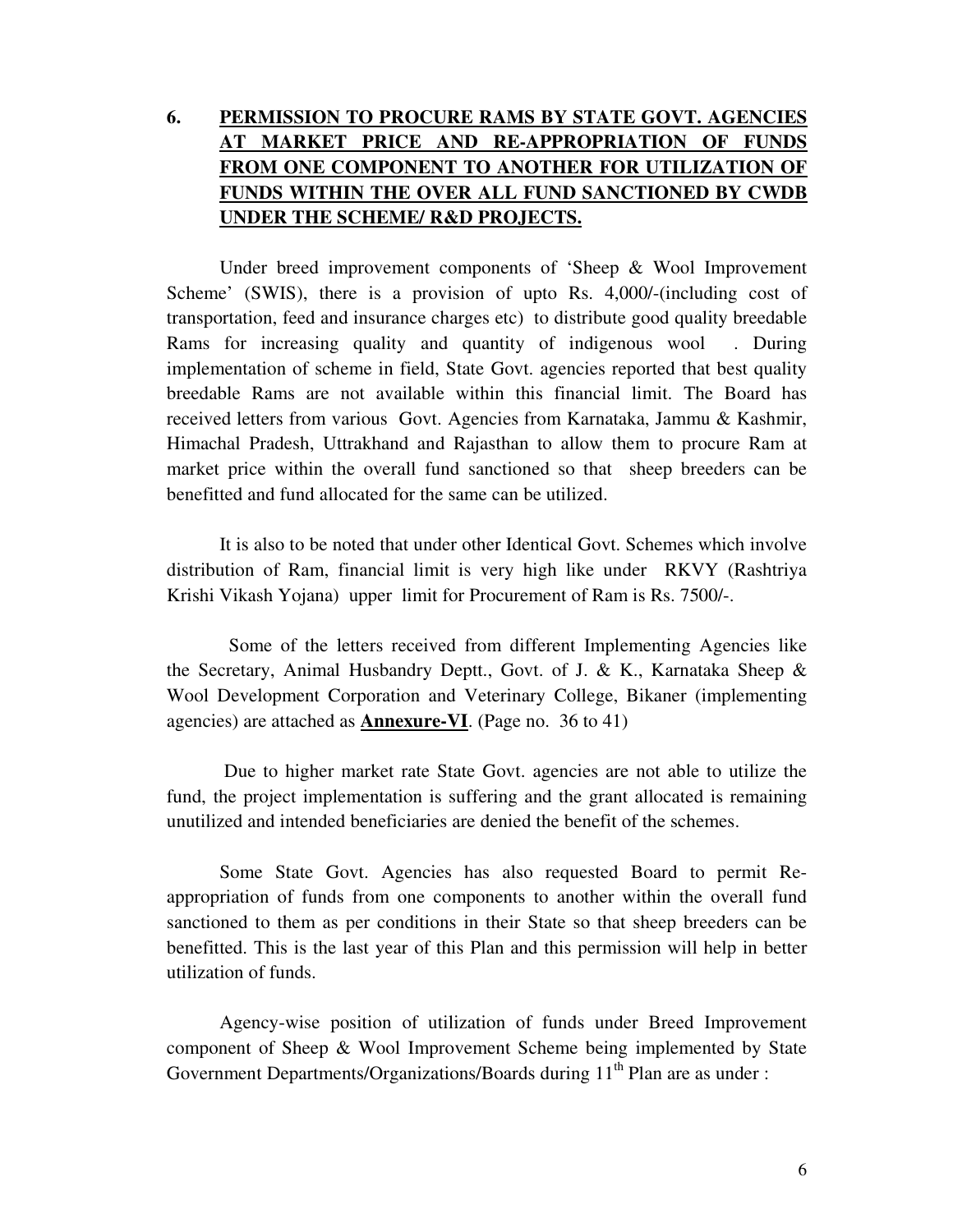(Rs. in lakhs)

| SN             | Name of agency                                | Fund     | Fund     | Fund    |
|----------------|-----------------------------------------------|----------|----------|---------|
|                |                                               | released | utilized | unspent |
| $\mathbf{1}$   | Rajasthan Livestock Development Board,        | 30.00    | 06.00    | 24.00   |
|                | Govt. of Rajasthan, Jaipur.                   |          |          |         |
| $\overline{2}$ | Karnataka State Sheep & Wool Develop-         | 18.00    | 05.60    | 12.40   |
|                | ment Corporation, Banglore                    |          |          |         |
| 3              | <b>J&amp;K State Sheep and Sheep Products</b> | 80.00    | 43.12    | 36.88   |
|                | Development Board, Govt. of J.& K.,           |          |          |         |
|                | Jammu                                         |          |          |         |
| $\overline{4}$ | College of Veterinary and Animal Science,     | 24.00    | 13.00    | 11.00   |
|                | Bikaner (Rajasthan)                           |          |          |         |
| 5              | Punyapashlok Ahilyadevi Maharastra            | 21.00    | 11.76    | 09.24   |
|                | Mendhi va Sheli Vikas Mahamandal              |          |          |         |
|                | Limited, Govt. of Maharashtra, Pune           |          |          |         |
| 6              | Central Sheep & Wool Research Institute       | 10.00    | 2.06     | 07.94   |
|                | (ICAR), Avikanagar, Jaipur (Raj.)             |          |          |         |
| $\tau$         | Central Sheep & Wool Research Institute       | 07.50    | 00       | 07.50   |
|                | (an unit of ICAR), Tamilnadu                  |          |          |         |
| 8              | H.P. State Cooperative Wool Procurement       | 157.50   | 16.50    | 141.00  |
|                | and Marketing Federation Ltd., Shimla         |          |          |         |
| 9              | Uttarakhand Sheep and Wool Development        | 30.00    | 10.41    | 19.59   |
|                | Board, Govt. of Uttarakhand, Dehradun.        |          |          |         |
|                | <b>Total</b>                                  | 378.00   | 108.45   | 269.55  |

 As above, the matter is placed before the Executive Committee for permission to procure Rams by State Govt. agencies on market price and to permit them (if required) to re-appropriate the funds from one component to another within the overall funds sanctioned by CWDB under the schemes and in R&D projects.

### **7. TO CONSIDER THE PROPOSAL OF LAHDC, LEH FOR Rs. 5.0 CRORE UNDER REVOLVING FUND SCHEME FOR PROCUREMENT OF PASHMINA WOOL.**

 The Board has received letter No. 11/6/2010-W&WT dated 18.01.2012 from Ministry of Textiles to consider the proposal of Executive Councilor (Tourism/Sheep Husbandry), Ladakh Autonomous Hill Development Council (LAHDC), to provide financial assistance of Rs. 5.0 Crs as additional grant of Revolving Fund for marketing of Pashmina wool in Ladakh region.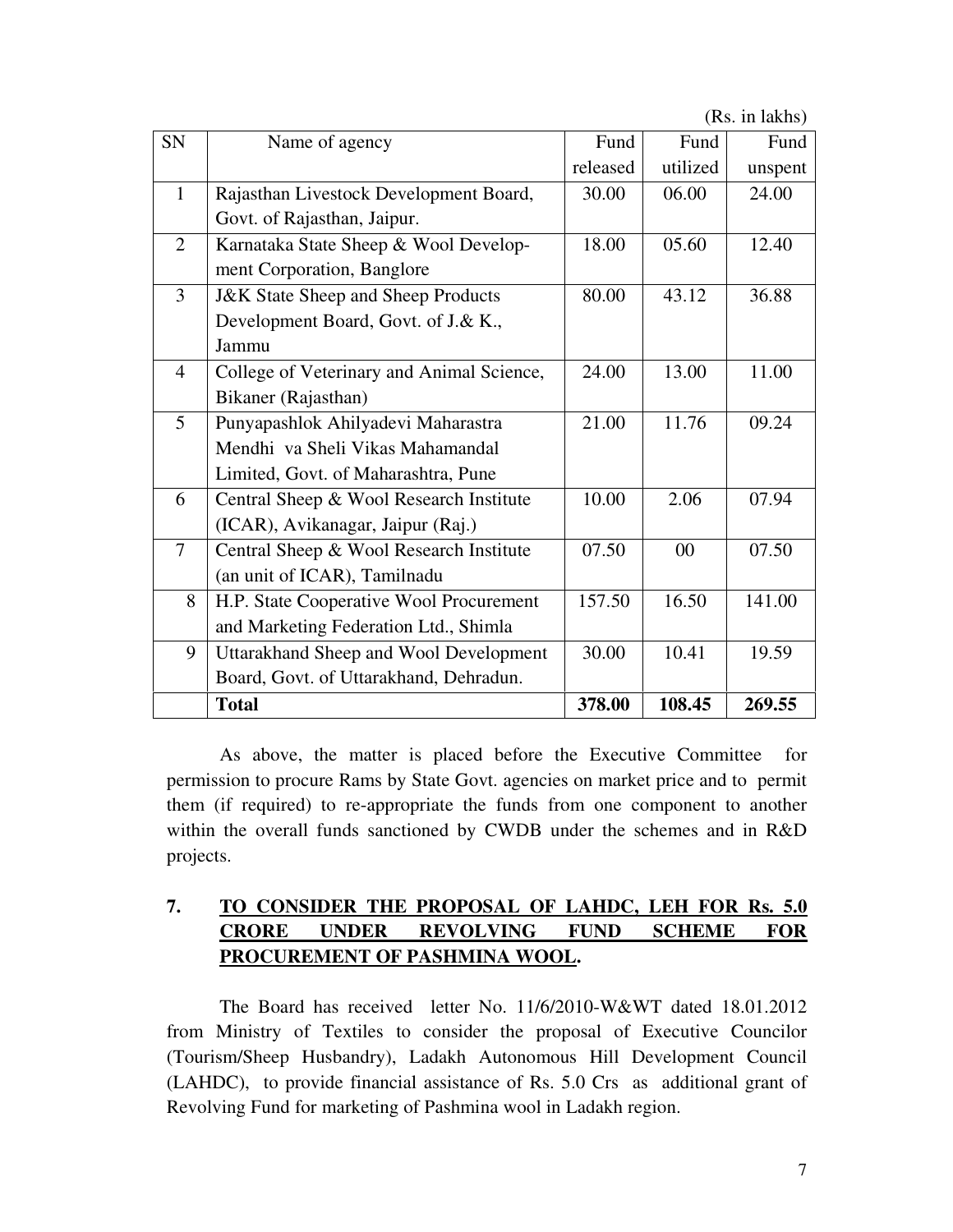As per proposal LAHDC mentioned that the production of Pashmina wool is about 47873 Kgs. per year and total cost of the quantity produced at the present purchase rate is of Rs. 8.85 crore. Out of it only 18000 Kgs of raw Pashmina worth Rs. 3.33 crore was purchased during the year and rest of the Pashmina was not procured due to insufficient funds available with them.

 It is also to be noted that a Pashmina de-hairing Plant has been installed at Leh and all the Pashmina Procured is de-haired in the plant and if less amount is procured then this plant will be underutilized.

 The Board has already released Rs. 0.50 Crore & Rs. 1.00 crore to CEO, LAHDC, Leh under Revolving Fund component during 2010-11 & 2011-12, respectively for marketing of Pashmina wool. Procurement of Pashmina wool during last 5 years by LAHDC, Leh are as under :

| <b>SN</b>      | Year of     | Raw pashmina purchased in | Rate      | Amount      |
|----------------|-------------|---------------------------|-----------|-------------|
|                | purchase    | Quantity                  | Amount in | in Rs.      |
|                |             |                           | Rs.       |             |
|                | 2007-08     | 8147 Kgs.                 | 1500      | 1,22,20,500 |
| 2              | 2008-09     | 6323 Kgs.                 | 1500      | 94,84,500   |
| 3              | 2009-10     | 7513 Kgs.                 | 1500      | 1,12,69,500 |
| $\overline{4}$ | 2010-11     | 3000 Kgs.                 | 1500      | 45,00,000   |
|                | $2011 - 12$ | 14705 Kgs.                | 1500-1700 | 2,18,42,876 |

 As above, the matter is placed before the Executive Committee for release of Rs. 1.0 Crore as an additional fund to LAHDC, Leh under the scheme of 'Revolving Fund for marketing of raw wool' subject to availability of fund or saving under ongoing schemes in current financial year.

### **8. PROPOSAL FOR STARTING A CARPET WEAVING TRAINING CENTRE AT JAIPUR, A SHAWL WEAVING TRAINING CENTRE AT MOUNT ABU (SIROHI), RAJ. AND UPGRADATION OF WEAVING & DESIGNING TRAINING CENTRE, KULLU.**

#### **A. Carpet Weaving Training Centre at Jaipur :**

Rajasthan is a major producer of domestic raw wool and woollen products specially carpets. Major carpet yarn prodction center in india is Bikaner. Jaipur and its near by area is the biggest carpet manufacturing and exporting center of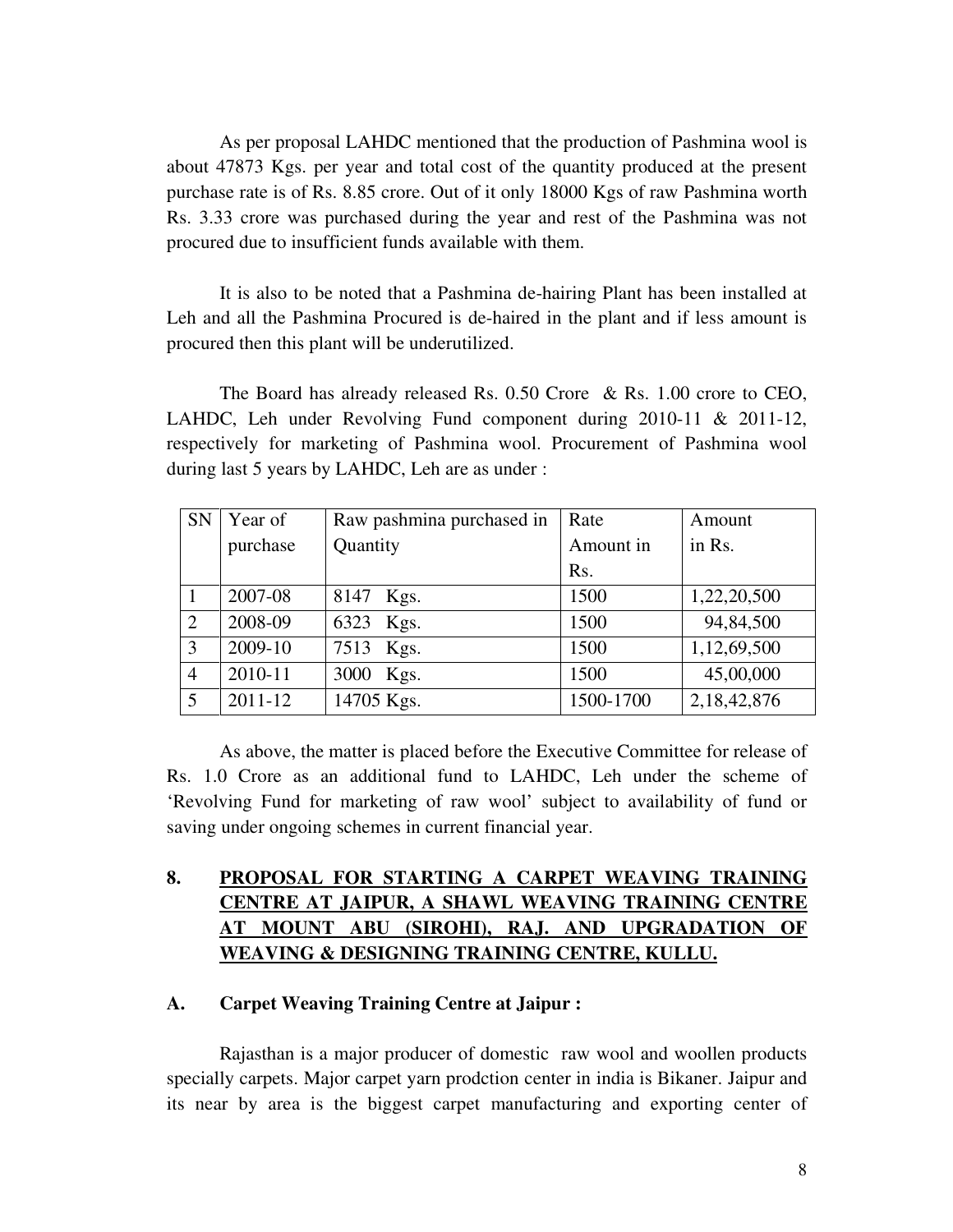Rajasthan and has nearly 20% market share in total Indian carpet export. Jaipur carpet industry is providing employment to approx. 1.0 Lakh people especially belonging to economically weaker section of society. In carpet manufacturing more than 60% of cost of carpet is paid as wages which is very rare in other industry. The wages directly goes to labours and is the main source of income.

 Carpet manufactured in Jaipur are well known internationally for their ethenic designs and Jaipur has the highest no. of foreign tourist inflow and so there is a potenial for its further growth in carpet manufacturing. In recent years carpet export have also increased but there is serious shortage of skilled labouers therefore starting a training Centre at jaipur will be very helpful for the industry in providing skilled labourers and will be a source of livlihood to trained personnel. Approx. expenditure for starting a Training Centre will be Rs. 16 lakhs. Necessary Looms and other equipments will be procured in association with IICT Bhadohi. Expenditure detail is attached as **Annexure: III-A.** (Page no. 23)

#### **B. Shawl Weaving Training Centre at Mount Abu :**

The Board has sanctioned two projects under Angora Wool Development programme in hilly area of Rajasthan (Mount Abu : Sirohi) on pilot project basis for rearing of Angora rabbits and to establish a Common Facility-cum-Training Centre for providing training to handloom weavers and spinners to utilize Angora wool. Recently ED/ CWDB visited the area and found that there is need of a shawl weaving Training Centre in the area and it will be a great help to women/ girls of nearby rural area in generating employment opportunity and in long run this area may be developed as a major Shawl Weaving centre like Kullu where CWDB is already running a Training Centre.

 Approx. Expenditure for starting a Shawl Weaving Trainig Centre will be Rs. 12 Lakhs. Details of Expenditure is attatched as **Annexure: III-B.** (Page no. 23)

### **C. Proposal for upgradation of Weaving and Designing Training Center, Kullu**

Board is running a Weaving and Designing Training center at kullu since 2000.This center is generating skill in the unemployed youth specially in women and girls of nearby rural area and is also helping in upgradation of skills in the existing weavers by providing training in handloom weaving by conducting 4 month course on regular basis of 15 trainees per batch.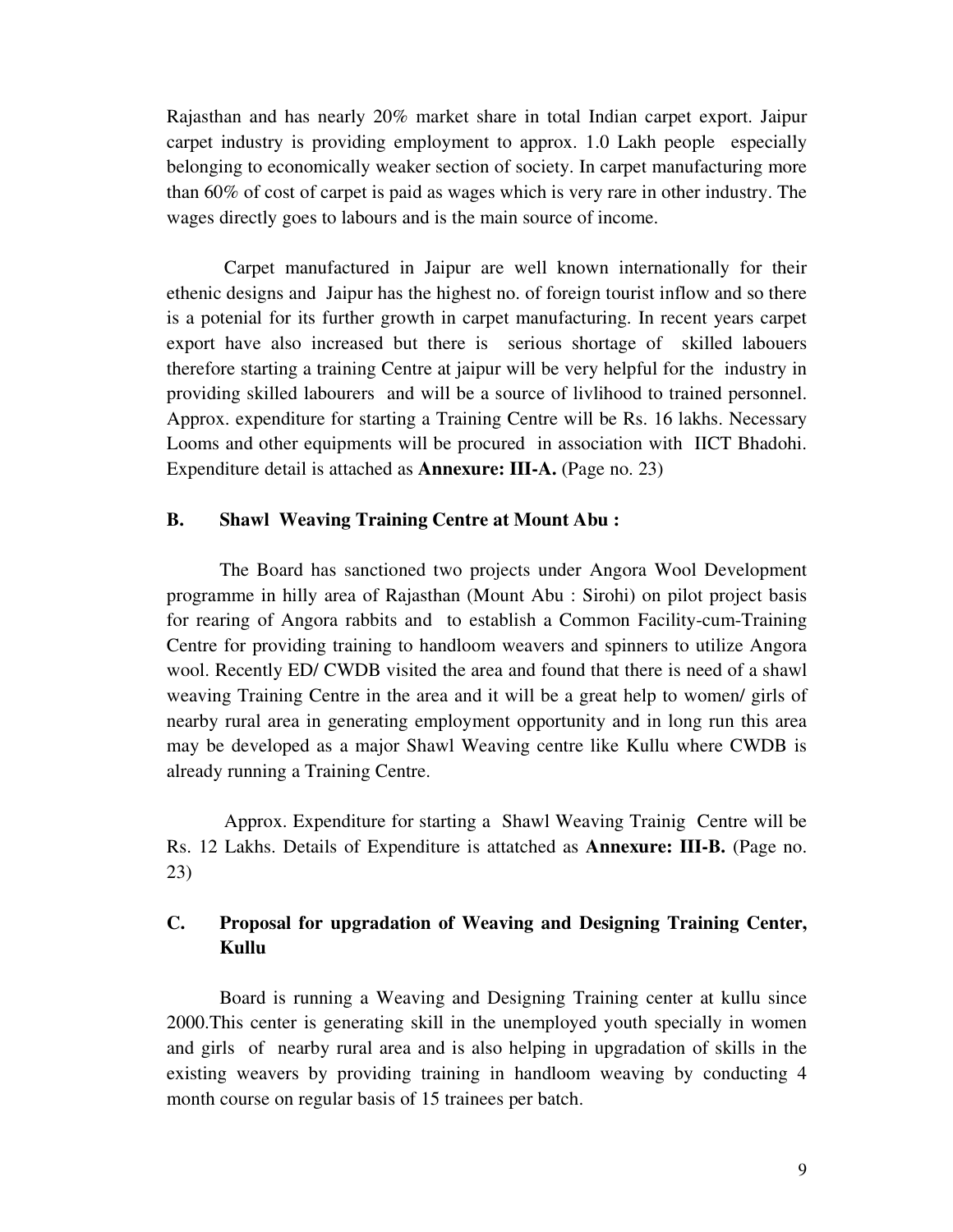Now keeping in view the increasing demand of skilled person in handloom weaving, Board intends to upgrade the capacity from 15 trainees to 20 Trainies per batch and after 1 year to 30 Trainies per batch. It is also to be stated that most of the loom and other accessories were purchased during starting of this centre in 2000 and require replacement/ repairing.For upgrading this centre, Board will hire more space, looms and furniture with additional expenditure of Rs. 7 lakhs.

As above, the matter is placed before the Executive Committee for discussion and approval (a) To set up Carpet Weaving Training Centre at Jaipur (b) To set up shawl Weaving Training Centre at Mount Abu (Sirohi) (c) To Upgrade the Weaving and Designing Training center at kullu with approx. cost of Rs. 35 lakhs for all.

### **9. PARTICIPATION BY CWDB IN 'MADE IN INDIA SHOW' ORGANIZED BY 'WOOLTEXPRO', MUMBAI.**

Wool Industry Export Promotion Council, Mumbai, every year organizes some Exhibition (MAI proposed event) having duration of 3 days at major fashion hub of Textiles in the world. The exhibition focused B2B exhibitions for enhancing exports of Worsted and Woollen yarn as well its various products like-fabrics, knitwear's, shawls, scarves, carpet etc.

India is a leading manufacturer and exporter of the worsted/woolen yarn and its products. Many of these products are being made on very small scale by small societies, entrepreneurs' & Wool Growers but these small players are not able to participate and exhibit their products in these textile exhibitions held globally due to expenses involved and only big players/exporters and manufacturer participate.

To expose or made available worsted/woolen products of these small players in the international market some more efforts are needed. This could be done by collecting the export potential products/samples from their respective production centers and exhibiting them in the international exhibitions. Thus various products will be available at one place to different buyers during these international exhibitions. This will expose product made from small players to new international market, will launch these new products/designs for trial and promotion and will increase our wool and woolen export.

So it is proposed that official from Board having long association of working with Wool Industry and having knowledge of woollen products may participate in these Exhibitions with woollen products/samples from these small players for obtaining further order. The expenditure will be provided from HRD and Marketing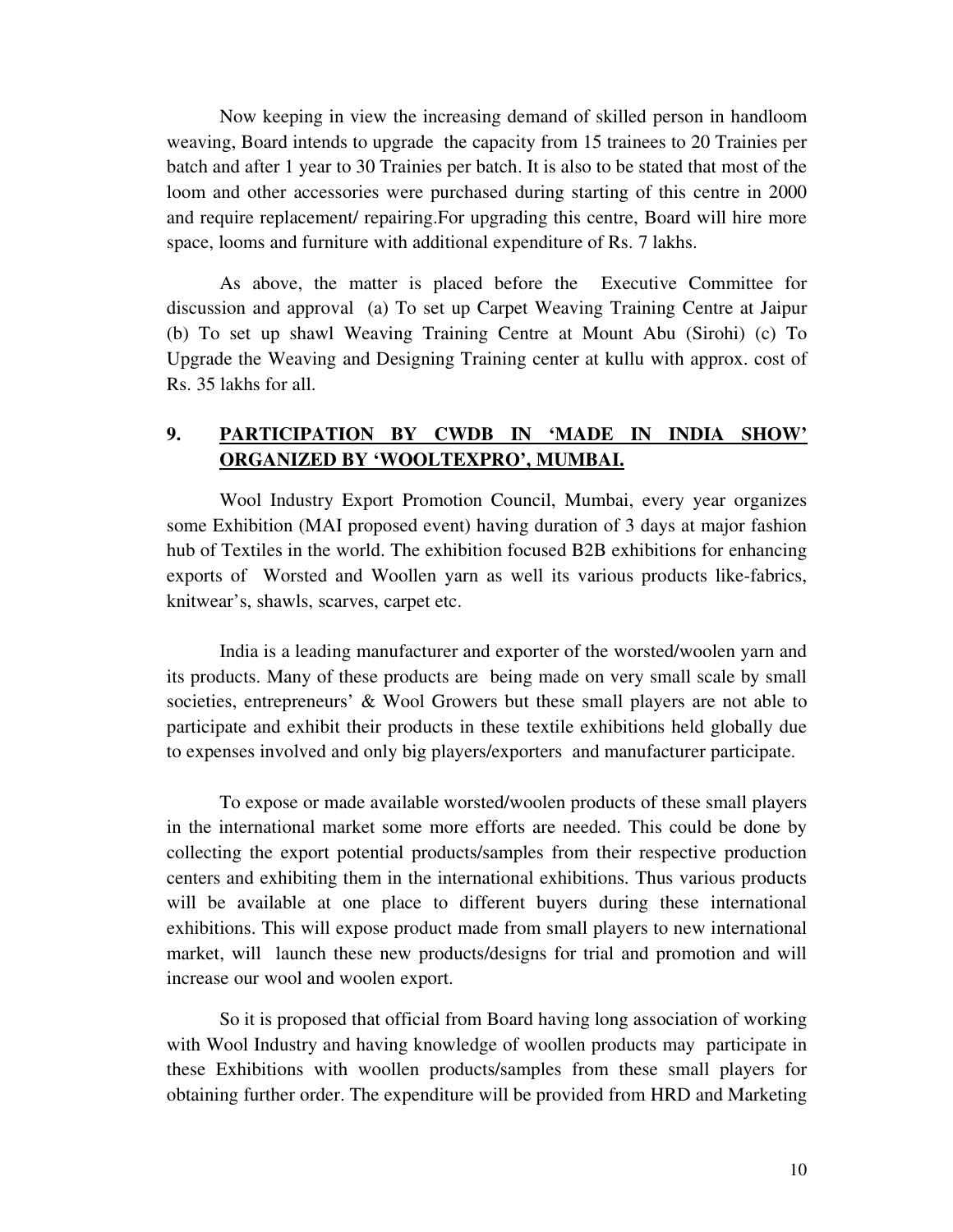activities scheme of CWDB. Approximate expenditure for every such event will be Rs. 2-3 lakhs.

As above the matter is placed before the Executive Committee for approval of participation of CWDB technical officials in the Textile Exhibition (MAI proposed event) to be organized by Wool Industry Export Promotion Council (WOOLTEXPRO), Mumbai and Wool and Woollen Export Promotion Council. (WWPEC)

### **10. PREPARATORY WORK FOR DEVELOPMENT OF 'WOOL RESEARCH ASSOCIATION' AS CENTRE OF EXCELLENCE FOR WOOL.**

 A proposal for development of WRA as Centre of Excellence for Wool and Woollen have been recommended by sub group which was formed to recommend measures for wool and Woolen development during  $12<sup>th</sup>$  Plan and Rs. 8 crores have been allocated to it. WRA had submitted a proposal in this regards (**Annexures - IV** : **Page No. 24 to** 33 ) which involves many activities including procurement of large no. of testing and other pilot wool processing plan and equipment which is as under;

- Pilot plant consisting of wool processing state –of –the art machineries for mechanical and chemical processing.
- Latest technology testing equipments for laboratory.
- Up gradation of eco testing laboratory with modern instruments.
- Establishment of information centre.
- Teaching Aids

Proposed cost of upgradation of laboratories/pilot plant is as under:

| S.No.                       | Department                          | Capital Cost            |
|-----------------------------|-------------------------------------|-------------------------|
|                             |                                     | Rs. Crores              |
|                             | Pilot Plant (Mechanical Processing) | Rs. 2.5 Crores          |
| $\mathcal{D}_{\mathcal{L}}$ | Pilot Plant (Chemical Processing)   | Rs. 2.0 Crores          |
| 3                           | <b>Textile Testing Laboratory</b>   | Rs. 3.0 Crores          |
| 4                           | <b>Eco-Testing Laboratory</b>       | Rs. 1.0 Crores          |
| 5                           | <b>Teaching Aids</b>                | Rs. 0.5 Crores          |
| 6                           | <b>Information Centre</b>           | Rs. 1.0 Crores          |
|                             | <b>TOTAL</b>                        | <b>Rs. 10.00 Crores</b> |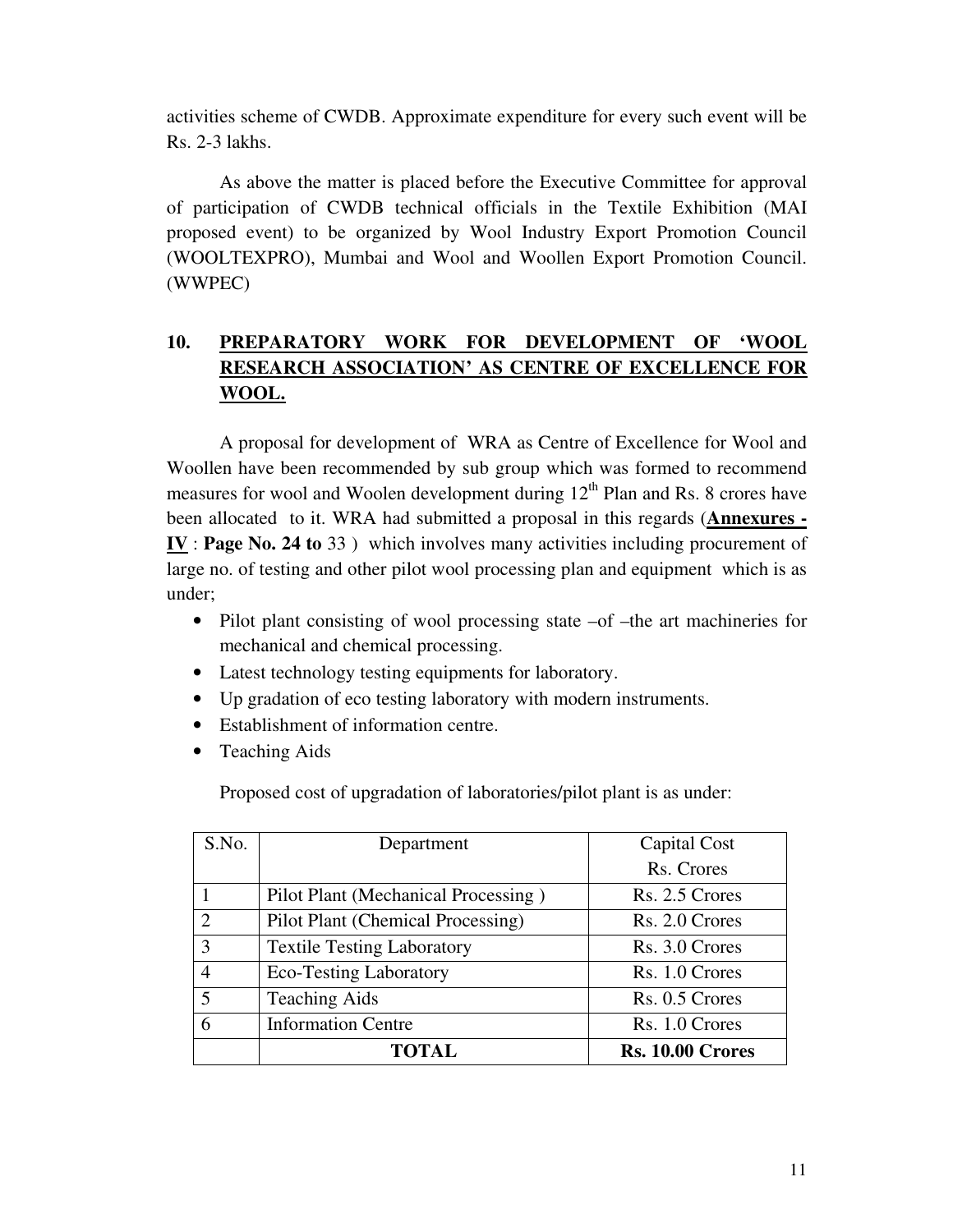As this has been included in the recommendations, it will surely be sanctioned though total amount under this head may vary. If Executive Committee approved the proposal in principle, WRA can go ahead with initial preparation including invitation of tender for procurement of some very essential machinery and equipments so that Centre can be start early.

### **11. FORMATION OF A COMMITTEE FOR PREPARATION OF COMPONENT DETAILS WITH FINANCIAL AND PHYSICAL NORMS, PERFORMA, GUIDELINES ETC. FOR THE SCHEMES PROPOSED FOR 12TH FIVE YEAR PLAN OF BOARD.**

 The Sub-Group formed for recommending measures for development of Wool and Woollen Textiles during  $12<sup>th</sup>$  Plan had already submitted its report to Ministry of Textiles containing schemes along with components wise budget requirement. Now before the project proposals are invited for implementation of schemes, following issues are to be settled so that only eligible agencies apply for projects such as :

- Performa for inviting application from Implementing Agencies.
- Eligibility Criteria for considering a project proposals received from NGO/ Private individual / Society etc under different schemes.
- Measures which will state whether scheme is being implemented successfully or not in the field and a fool proof criteria for release of next installment.

To decide these and other similar issues, a Committee of following officials may be formed :

- Director, WRA.
- Director, IICT.
- Director, CSWRI.
- Executive Director, CWDB.

The committee will met and finalised the issues mentioned above and submitt the report to the Executive Committee for approval within 2 months.

 The matter is placed before the Executive Committee for approval of the above Committee.

### **12. TO CONDUCT SURVEY OF WOOLLEN INDUSTRY UNDER HRD & PROMOTIONAL ACTIVITIES :**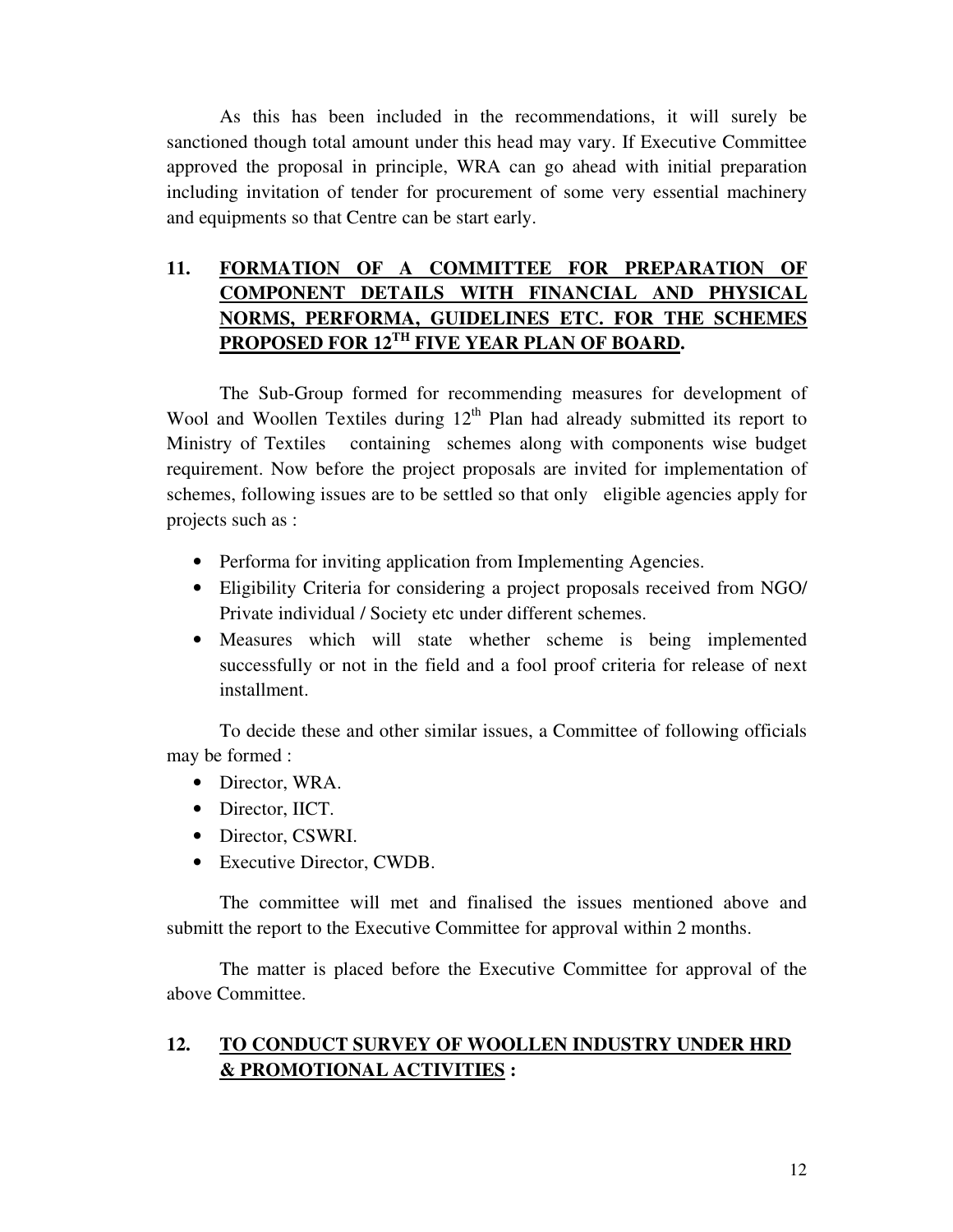At present serious information gap exists for wool sector in regard the statistics of various activities. There is no central point in the Government where consolidated statistics and information is available. The wool industry in the country has various segments. The every segment functions almost independently and there is no coordination and interaction between one segment to another. Any information related to woollen industry is provided by Ministry of Agriculture, Textiles Commissioners office or by IWMF/ WOOLTEXPRO/DGCIS. Some of the data which have been included in last Working Group Reports for  $9<sup>th</sup>$  Plan,  $10<sup>th</sup>$ Plan,11<sup>th</sup> Plan and 12<sup>th</sup> Plan clearly shows contradictions in these data.

No survey in this regard have been conducted in last 20 years and it would be very helpful if a survey got conducted of woollen industry in the country related to no. of Units, installed capacity for different processing activity like Scouring, combing, spinning, dyeing etc. and production of different woollen products.

This survey can be done through professional consulting agency like D&B, PWC, Mackenzie etc. but the woollen industry in the country is divided  $\&$ scattered between the organized and decentralized sectors. The organized sector consists of: Composite mills, Combing units, Worsted and non worsted spinning units, Knitwear's, Woven Garments units and Machine made carpets manufacturing units. Decentralize Sector includes Hosiery and knitting, Powerlooms, Hand knotted carpets, Druggets, Namdas, Independent dyeing units, Process houses and Woollen Handloom Sector. These big consulting agencies for completing the survey work will be dependent on some other agencies for domain knowledge which not only increase the total cost of survey work but will also increase the total time required. On the other hand, this work can also be assigned to WRA, IICT , Textiles Committee which are familiar with wool sector including its subsectors and are also part of the Textiles Ministry.

The matter have been discussed with WRA and a concept note have also been submitted **(attached as Annexure-V : Page no. 34 to 35 )** but total cost of this survey have not been worked out till now. During Discussion with Director WRA, he stated that approx. cost for this survey will be from Rs. 40 -50 Lakhs of Rupees as large no. of staff have to stay for longer period in wool activity centres like Panipat, Bikaner, Bhadohi, Ludhiana, Amritsar, Shrinagar, Beawar, Kekri, Jaipur etc. This survey is very essential as it will be a great help while preparing SFC Note for different CWDB schemes for next Plan.

 As above, the matter is placed before the Executive Committee for discussion and in principle approval to conduct Survey of woollen industry under HRD and Promotional Activity (IWIDP) of Board .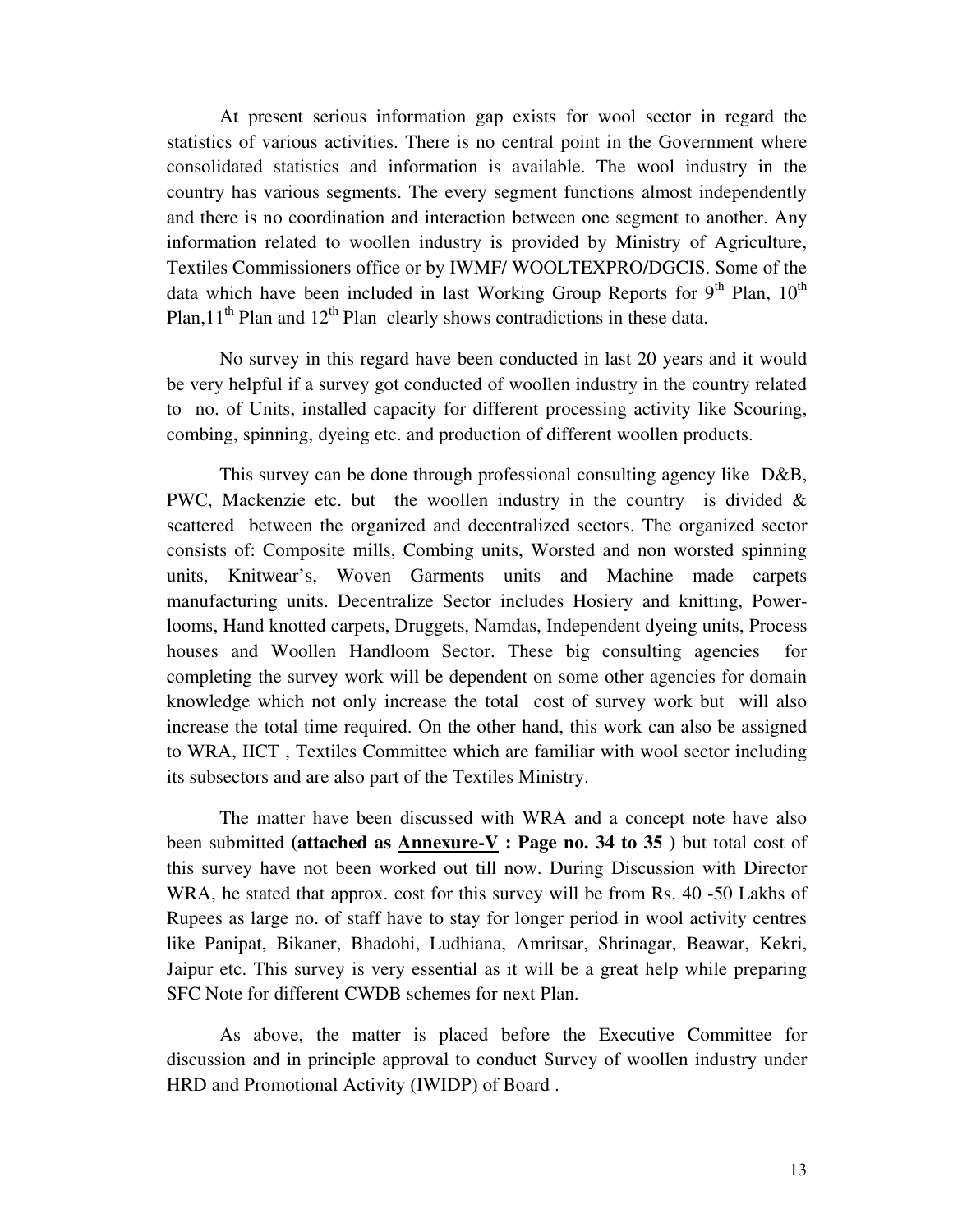### **13. THE PROPOSAL OF 'WOOLTEXPRO' FOR PARTICIPATING IN I.W.T.O. CONFERENCE AT NEW YORK UNDER HRD SCHEME OF CWDB.**

The Board has a programme of International Co-operation under Human Resource Development component of 'Integrated Wool Improvement & Development Programme' (IWIDP) scheme with financial provision of Rs. 5.00 lakh per visit for 1-2 person to different countries, collaboration with reputed international organizations and attending international Conference and training programme related to Wool & Woolen sector.

The Wool Industry Export Promotion Council, Mumbai (WOOLTEXPRO) had sent a proposal mentioning that their Council along with IWMF and WRA are National Body of International Wool Textiles Organization (IWTO) and requested to sanction funds for attending IWTO Conference in New York under the scheme of the CWDB and had furnished detail about these Conference. As per sanctioned scheme for any such event a financial assistance of Rs. 5 Lakhs can be provided under International Co-operation.

The Project Committee has recommended the proposal to the Executive Committee for approval to attend IWTO Conference at New York under Board's scheme with financial assistance of Rs. 5 lakh during FY 2011-12, received from Wool Industry Export Promotion Council, Mumbai (WOOLTEXPRO).

As above, the matter is placed before the Executive Committee to participate in next IWTO Conference at New York in May, 2012 subject to total financial assistance of Rs. 5.0 Lakhs.

### **14. TO CONSIDER THE PROPOSAL RECEIVED FROM MINISTRY FOR CREATION OF WOOL/WOOLLEN YARN BANK IN NORTH EASTERN REGION (INCLUDING PROCESSING AND TRAINING CENTRE) AND IN J&K STATE**

 The Board has received a proposal from Indian Chamber of Commerce, Calcutta for creation of Wool/Woollen Yarn Bank in North Eastern region (including processing and training centre) during  $12<sup>th</sup>$  Five Year Plan and emphasised need to take initiative in procuring/ processing/ producing and marketing of woollen at appropriate government level in North Eastern region. Copy of the letter is enclosed as **Annexure-VII (Page No. 42 to 44)**.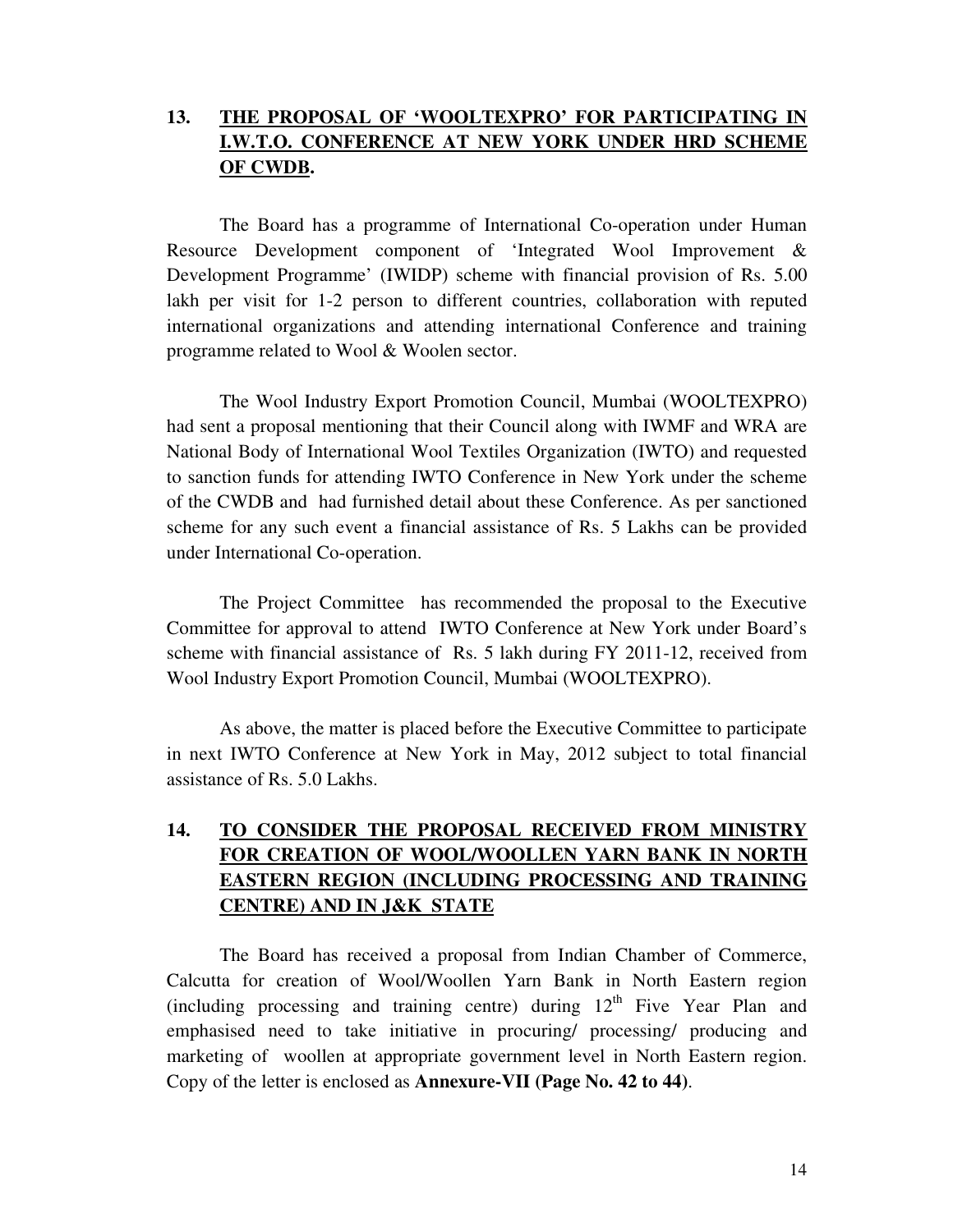North Eastern region is comprised mainly of hilly States where the duration of winter lasts longer therefore the demand of woollen products is huge. The traditional handloom weaving is also practiced as house hold industry in the region. The positive efforts can also help in supply the woollen products to army situated at border.

Similarly  $4<sup>th</sup>$  report of J & K Interlocutors appointed by Govt. of India has recommended establishing Wool Bank in J. & K. State after holding dialogue with all section of people though no such proposal have been received by CWDB from J&K Sheep and Wool Board or any other Agency of J&K Govt.

 The matter is placed before the EC for discussion and to solicit views from EC members, "how this wool Bank can be established" so that accordingly project proposals can be invited from Appropriate Authorities working in the area and processed for necessary approval.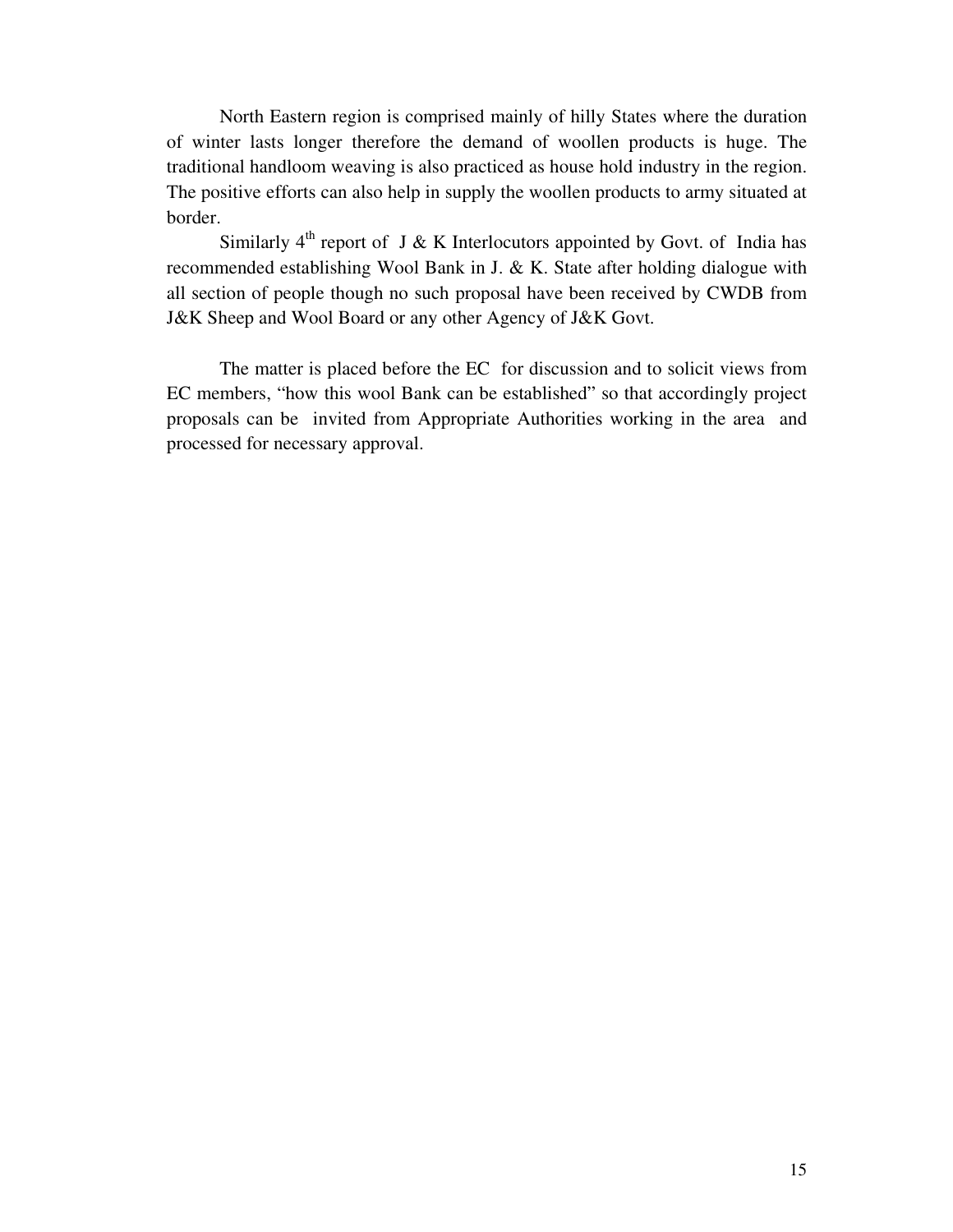### **ANNEXURE - I**

### **Minutes of the 38th Executive Committee Meeting held on 16/08/2011 at Udyog Bhavan, New Delhi**

The 38<sup>th</sup> Meeting of the Executive Committee of the CWDB was held under the chairmanship of Shri V. Srinivas, Joint Secretary, MOT and Vice Chairman, CWDB at Udyog Bhawan, New Delhi on  $16<sup>th</sup>$  August 2011 at 10.30 AM.

Following members participated in the meeting:

- 1. Mrs. Santha Thampi, Dy. Secretary (IFW), MOT, New Delhi.
- 2. Shri T.R.Rao, Sr. Scientist , Wool Research Association (WRA), Thane.
- 3. Dr. D.B. Shakyawar, Pr. Scientist, CSWRI, Avikanagar,
- 4. Dr. Pradeep Sarsawat, Jt. Director representative of the Director, Animal Husbandry Deptt., Govt. of Rajasthan, Jaipur.

5. Shri Mahesh N. Sanil, General Secretary, IWMF & ED, WOOLTEXPRO, Mumbai.

6. Shri K.K.Goyal Executive Director, CWDB, Jodhpur.

Members absent:

- 1. The Textile Commissioner, Mumbai
- 2. The Adviser (VSI), Planning Commission, Yojana Bhawan, New Delhi.

In Attendance:

1. Shri Anurag Purohit, Technical Officer, CWDB, Jodhpur.

Leave of absence was granted to members absent.

 Shri K.K.Goyal, Executive Director, CWDB, Jodhpur welcomed the members and gave brief introduction and invited point-wise discussion on the agenda.

### **1. Confirmation of the minutes of 37th meeting of the Executive Committee held on 03/03/2011 at New Delhi.**

Since no comments were received, the minutes of  $37<sup>th</sup>$  meeting of the Executive Committee of the CWDB were confirmed.

### **2**. **Action taken report on the decisions of the 36th meetings of the Executive Committee of the Board.**

 Executive Director, CWDB placed statements showing Action Taken Report (ATR) on the decisions of last Executive Committee meetings and after detailed discussion Executive Committee approved it.

### **3. Discussion and approval of pending project proposals as recommended by 18th meeting of the Project Committee of the Board**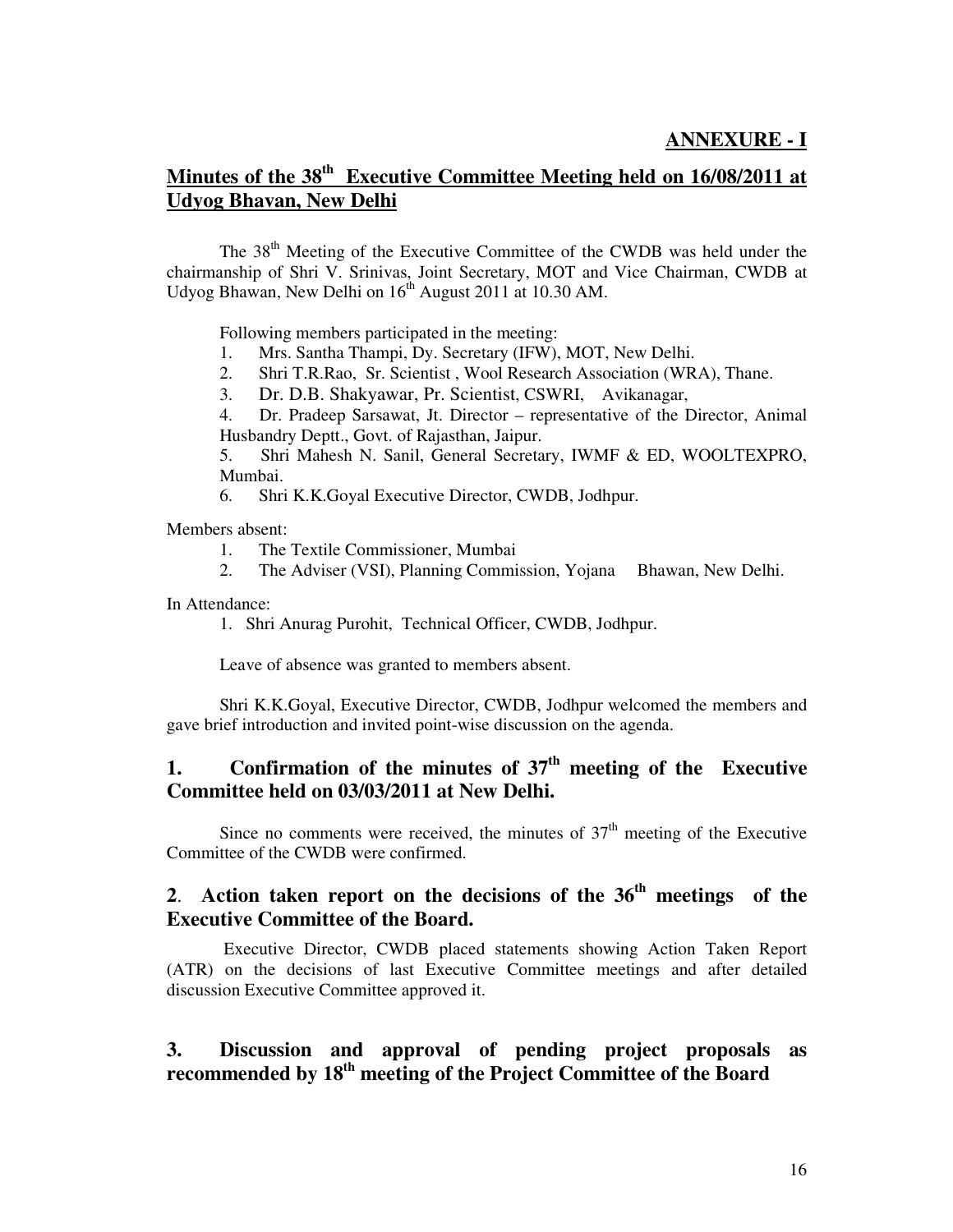#### I. Name of Scheme : Angora Wool Development scheme

 ED, CWDB explained the scheme to all members of the Executive Committee and assistance provided to Angora rabbit rearers under the scheme and also stated total 400 families were to the covered in the  $11<sup>th</sup>$  Five Year Plan under the scheme and 320 families had already been covered and for 80 families new projects are to be sanctioned. Under the same scheme Common Facility Centre cum Training Centres are also sanctioned After detailed discussion Executive Committee approved Angora Development Project & CFCcum-Training Centre to agencies as under: -

| S              | Name of Agency                                | Project             | No. of         | Requirement    |
|----------------|-----------------------------------------------|---------------------|----------------|----------------|
| N              |                                               | Cost                | Families       | for $1st$ Year |
|                |                                               | $(2 \text{ years})$ |                |                |
| 1              | <b>The</b><br><b>Shikhar</b><br>Handloom<br>& | Rs.                 | 20 families    | Rs. 6.93       |
|                | Handicraft<br>Weavers<br>Welfare              | 10.40               | from banks     | lakhs          |
|                | Production-cum-sale<br>Coop.                  | lakhs               | areas of River |                |
|                | Industrial Society, Nirmand, Kullu.           |                     | Satluj.        |                |
| 2              | Swati<br>Gramodyog<br>Sansthan,               | Rs.                 | 20 families of | Rs. 6.93       |
|                | Pithoragarh, Uttarakhand.                     | 10.40               | Mounsyari      | lakhs          |
|                |                                               | lakhs               | block          |                |
| 3              | Gramodyog Sewa Kalyan<br>Samiti.              | Rs.                 | 20 families of | Rs. 6.93       |
|                | Pithoragarh.                                  | 10.40               | Didihat Block  | lakhs          |
|                |                                               | lakhs               | area.          |                |
| $\overline{4}$ | Abu Agro Products Co-op. Society,             | Rs.                 | 20 families at | Rs. 6.93       |
|                | Sadar Bazar, Mount Abu (Raj.)                 | 10.40               | Mount Abu      | lakhs          |
|                |                                               | lakhs               | Sirohi         |                |

#### A. Establishment of Mini Angora Rabbit Farms :

#### B. Common Facility-cum-Training Centres :

| S | Name of Agency                      | Total    | Project for    | Requirement    |
|---|-------------------------------------|----------|----------------|----------------|
| N |                                     | Project  | No. of         | for $1st$      |
|   |                                     | Cost     | trainees       | Year           |
|   | The<br>Shikhar<br>Handloom<br>&     | Rs. 8.42 | 40 trainees in | Rs. 8.42 lakhs |
|   | Handicraft Weavers Welfare Coop.    |          | a year.        |                |
|   | Industrial Society, Nirmand, Kullu. |          |                |                |
|   | Abu Agro Products Co-op. Society,   | Rs. 4.36 | 40 trainees in | Rs. 4.36 lakh  |
|   | Sadar Bazar, Mount Abu (Raj.)       | lakh     | a year         |                |

#### II. Name of Scheme: Quality Processing of Wool & Woollen Products :

 ED, CWDB explained the whole scheme to all members of the Executive Committee and also explained that total 11.0 Crs. were allocated under this scheme under 11<sup>th</sup> Plan and till date total 11 Common Facility Centres have been established in Rajasthan, Gujarat, Punjab, Himachal Pradesh and Rs. 5.50 crore have been utilized. He also explained detail of both the project proposals received including facilities to be established under these. Shri T.R. Rao, Sr. Scientist, WRA also explained that he had visited Pure Weave Fashions Pvt. Ltd. at Srinagar and they are working in the Pashmina Fibre since last 30 years. After detail discussion E.C. approved project proposals as under: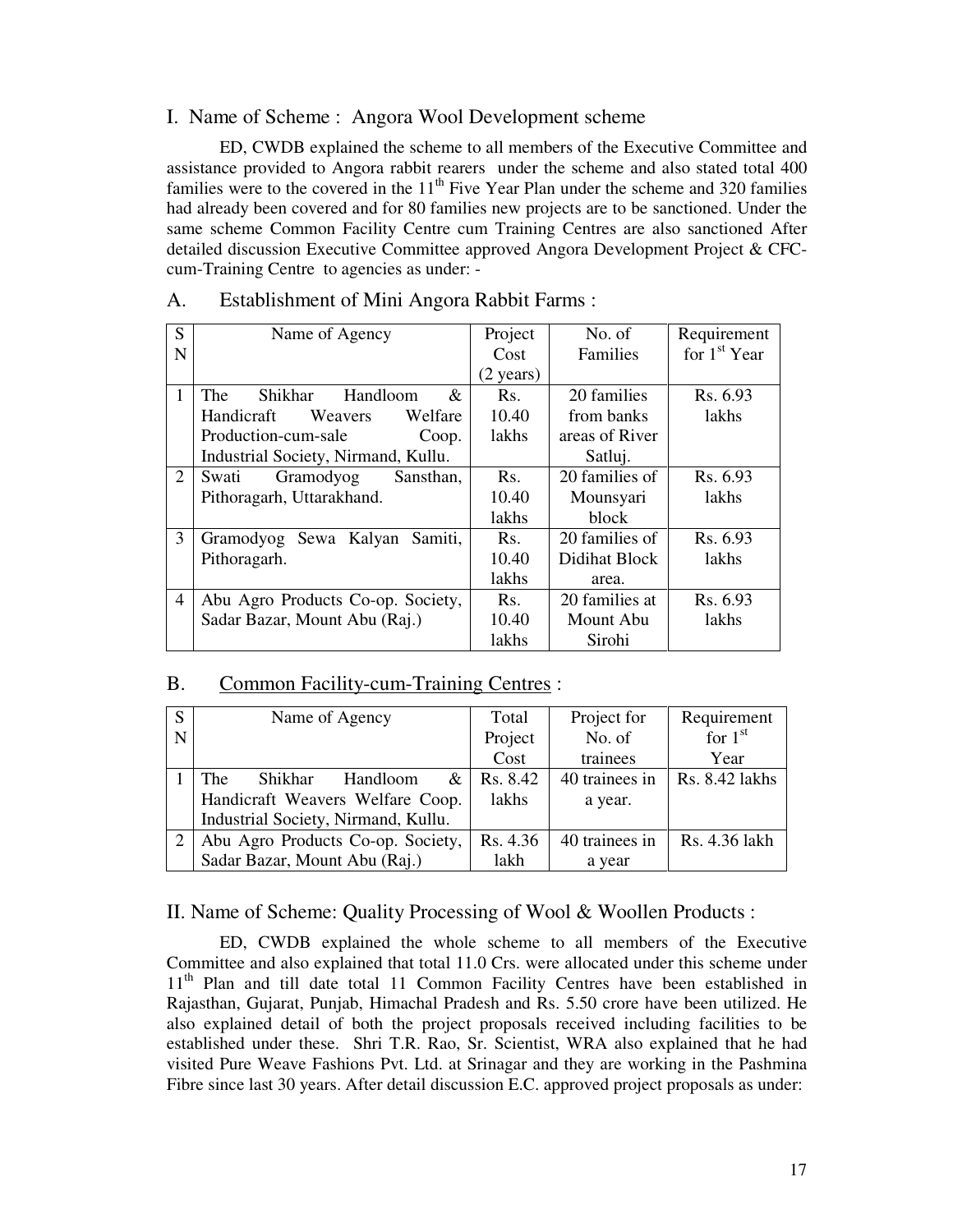| <b>SN</b> | Name of Agency         | Total cost of | Financial         | Activity                 |
|-----------|------------------------|---------------|-------------------|--------------------------|
|           |                        | project       | assistance        |                          |
|           |                        |               | required from     |                          |
|           |                        |               | <b>CWDB</b>       |                          |
|           | Mahant Woollen<br>M/s  | Rs. 84.02     | 50% of total      | Setting up wool spinning |
|           | Mills, Kullu, H.P.     | lakh.         | project cost i.e. | machinery for processing |
|           |                        |               | Rs. 42.01 lakhs.  | of scoured wool/ wool    |
|           |                        |               |                   | tops into woollen yarn.  |
| 2         | Weave<br>M/s<br>Pure   | Rs. 102.82    | Rs. 50 lakh.      | Scouring & Combing for   |
|           | Ltd.,<br>Fashions Pvt. | lakh          |                   | cashmere, merino wool    |
|           | Srinagar $(J&K)$       |               |                   | and local wool.          |

### III. Name of Scheme : HRD & Promotional Activities :

### (i) Woollen Expo :

 ED, CWDB explained the whole scheme to all members of the Executive Committee and also explained that most of the Implementing Agencies are either Govt. Agencies or Trade Promotion Organizations and had organized Woollen Expo in past. After details discussion, E.C. approved Woollen Expos as under.

| S.N              | Name of Implementing Agencies                                                                                   | Type of Expo/<br>Hiring                                     | place                                | Date/<br>Period                              |
|------------------|-----------------------------------------------------------------------------------------------------------------|-------------------------------------------------------------|--------------------------------------|----------------------------------------------|
| 1.               | Executive Officer & General Manager,<br><b>Udham Prothsan Sansthan, District</b><br>Industrial Centre, Bikaner. | Total Expo 14.00<br>Lakh                                    | Medical<br>College<br><b>Bikaner</b> | Dec.,<br>2011                                |
| 2.               | Director, West Zone Cultural Centre,<br>Ministry of Cultural, Udaipur.Raj.                                      | By hiring 50<br>Stalls (@10,000/-<br>Per Stall)             | Shilpgram,<br>Udaipur.               | $21-30$<br>Dec. 11                           |
| 3.               | Chief Executive Officer,<br>The H.P. State Wool Procurement &<br>Marketing Fedration, Shimla H.P.               | Total Expo Rs.<br>14.00 Lakh                                | Chandigarh                           | $03-12$<br>Dec-2011                          |
| $\overline{4}$ . | Punyashlok Ahilyadevi Maharashtra<br>Mendhi va Sheli Vikas Mahamandal<br>Ltd., Gokhlenagar, Pune                | <b>Total Expo</b><br>14.00 Lakhs                            | Pune                                 | $14 - 18$<br>Dec, 2011<br>$(5 \text{ Days})$ |
| 5.               | Gujarat Sheep and Development<br>Corporation Limited, Gandhinagar                                               | Total Expo 14.00<br>Lakhs                                   | Ahmedabad<br>Haat,                   | $09-18$<br>Dec.11                            |
| 6.               | Secretary Art and Culture, Government<br>of Goa, Directorate of Art and Culture,<br>Patto, Panaji, Goa          | By hiring 50<br><b>Stalls</b><br>$@10,000$ /-Per<br>Stall)  | Lokotsav-<br>2012<br>Goa             | $7-16$<br>January<br>2012                    |
| 7.               | The National Small Industries<br>Corporation Ltd (A Government of India<br>Enterprise) New Delhi-20             | Rent of Rs.<br>12,80,156/- for 19<br>Stall of 6 Sqm<br>each | Pargati<br>Maidan,<br>New Delhi      | $14 - 27$<br>Nov,<br>2011                    |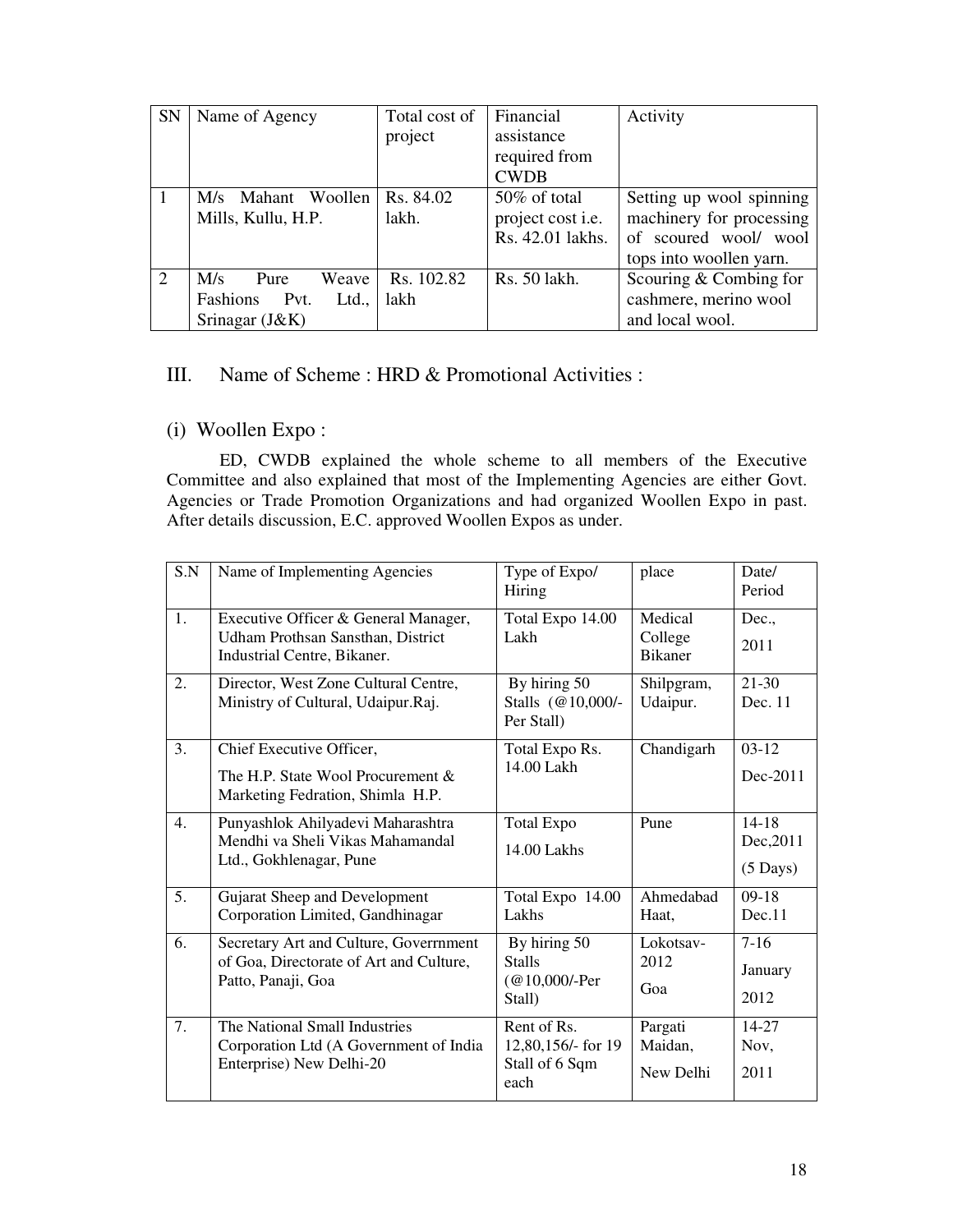| 8.  | Joint Director, Udham Prothsan<br>Sansthan, District Industrial Centre,<br>Jodhpur.                 | By hiring 50<br>Stalls @10,000/-<br>Per Stall                                                           | Jodhpur                              | N/A                       |
|-----|-----------------------------------------------------------------------------------------------------|---------------------------------------------------------------------------------------------------------|--------------------------------------|---------------------------|
| 9.  | Director, (Marketing)<br>Northern India International Trade Event<br>Organization, New Delhi-110017 | Rate of Stall<br>under $@$ 4000/-<br>$per$ sqm + s.tax<br>$(Size-9 \text{ sqm}/6)$<br>sqm or multiple.) | Trade Fair-<br>2011<br>Jaipur        | $16-23$<br>$Oct-$<br>2011 |
| 10. | The Southern Gujarat Chamber of<br>Commerce & Industry, Surat, Gujarat                              | By hiring stalls.<br>Max. funding<br>upto Rs. $14.0$<br>lakhs.                                          | Surat                                | N/A                       |
| 11. | Regional Director-Northeast Indian<br>Chamber of Commerce, North East<br>Initiative, Guwahati-05    | Rs. 14.00 Lakhs<br>(From Fund<br>sanctioned for NE<br>Region.)                                          | Dimapur,<br>Shillong $&$<br>Guwahati | N/A<br>3 Expos            |
| 12. | National Head - Event Rajasthan Patrika<br>Pvt. Ltd, Patrikayan Bhavan, Paota,<br>Jodhpur. (Raj.)   | By hiring 50<br>Stalls @10,000/-<br>Per Stalls)                                                         | Jodhpur &<br>Indore                  | Date not<br>finalized     |

 E.C. also approved 50% advance to all Implementing Agencies to initiate necessary arrangement for Expo as being done in previous years.

#### (ii) Publicity activity : (Printing of office Diary and Calendar for the year 2012)

 After detailed discussion, the Executive Committee approved printing of office diary and Calendar-2012 with total financial provision upto Rs. 2.00 lakhs. Work shall be executed through normal Quotation/tender process as prescribed in GR/FR.

#### **4 Discussion and approval for increased cost of machinery for R&D project sanctioned in favor of CSWRI,Avikanagar.**

 ED, CWDB explained that a R&D Project was sanctioned in year 2010-11 to CSWRI, Avikanagar for "Development of up-graded utilization techniques for the wool produced in South Penisular region of the country". But when open tendering was done for machineries required for the project it was found that cost of machineries has increased from 10.0 Lakhs to Rs. 17.0 Lakhs.

 He also explained that ICAR, (Govt. of India) had also revised the emolument payable to SRF to be engaged under the project from Rs. 12,000 to Rs. 18,000 p.m. w.e.f. 1<sup>st</sup> April, 2010. Hence the budget of salary is also to be enhanced from Rs. 4.08 lakh to Rs. 5.28 lakhs.

 Dr. D.B. Shakyawar, Pr. Scientist, CSWRI explained the importance of the projects to all members and also explained in details the tenders received for the machineries and rate after one round negotiation.

 After discussion, Executive Committee sanctioned the enhancement of the project cost by Rs. 8.20 lakhs.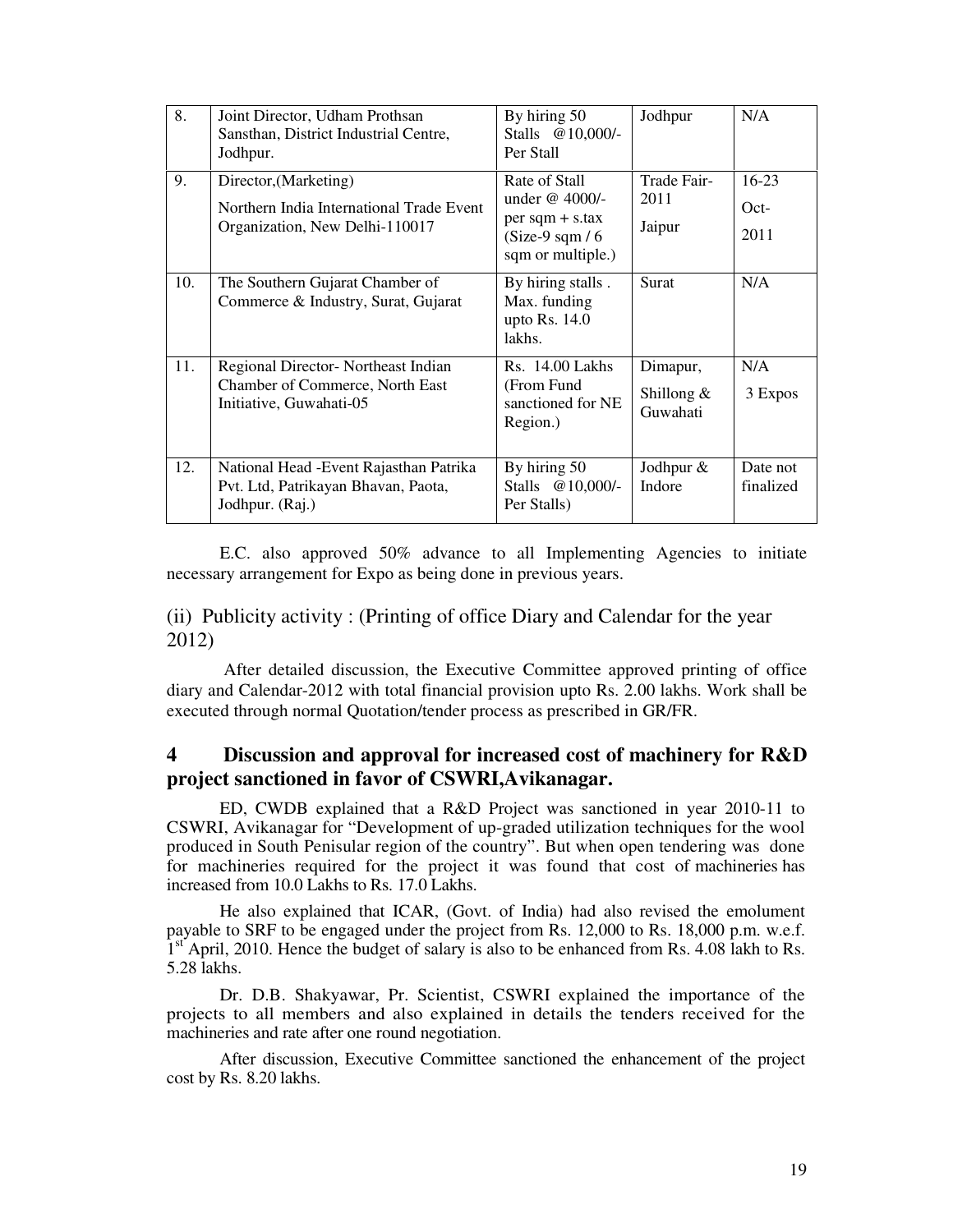### **5. To take decision on two CFCs being sanctioned under Quality Processing of Wool scheme for whom CFC have already been sanctioned in the past and they have also applied again for another CFC for different activity and machinaries at Kullu and Mandi.**

 ED/ CWDB explained that During 2007-08, the Board had sanctioned two CFCs in favour of Mahadev Woollen Mills, V.P.O Mahadev, Distt.- Mandi (H.P) and The Shikher Handloom and Handicraft Wavers Welfare Production cum sale Co-op. Industrial Society Ltd, Kullu and both these CFCs are running successfully. Their evaluation by WRA is also very outstanding and both these projects are in remote backward area of the country and serving sheep breeders and small wool growers by providing wool processing facility at subsidized rate. Both these agencies have again applied for sanctioning of CFC for different wool processing machinery or separate processing activity. The Governing Body in its  $28<sup>th</sup>$  meeting had also approved sanctioning of the projects in such cases.

ED/ CWDB also state that Guidelines of the scheme also not restrict such sanctions and representative of WRA and CSWRI also explained the importance of these projects and their relative advantages in backward area of the country.

After detailed discussion Executive Committee unanimously approved both the project proposals but in the case of The Shikher Handloom and Handicraft Wavers Welfare Society Ltd, Kullu, the Chairman, CWDB directed ED, CWDB to put up the detail of all the project sanctioned to the agency during this plan ( including in other scheme) along with utilization of the fund and balance sheet before fund are being released to agency as it appears that a large number of projects have been sanctioned to the agency and it should not happen that agency is not able to utilize the fund fully during the Plan.

| Name of Agency      | Total cost of   | Financial assistance        | Activity               |
|---------------------|-----------------|-----------------------------|------------------------|
| from whom           | project as per  | from CWDB approved          |                        |
| proposal received   | prescribed      | by Project Committee        |                        |
|                     | norms of        |                             |                        |
|                     | scheme.         |                             |                        |
| Shikher Handloom    | Ra. 59.50 lakh  | Rs. 29.75 lakh or 50% of    | CFC for Woollen        |
| & Handicraft        |                 | the cost of project subject | yarn Scouring,         |
| Weavers Coop.       |                 | to maximum of Rs.50         | Combing $&$            |
| Society, Kullu.     |                 | lakh.                       | Spinning.              |
| Mahadev Woollen     | Rs. 106.25 lakh | Rs. 50 lakh                 | CFC for Dyeing $&$     |
| Mills, Mandi (H.P.) |                 |                             | Finishing of wool $\&$ |
|                     |                 |                             | woollen products.      |

### **6. To participate in Golden Jubilee Seminar being organized by CSWRI at Jaipur on "Prospects and Retrospect of Small Ruminant and Rabbit Production: Contribution to Socio-economic Security" and to provide financial support of Rs. 5.00 lakh from CWDB.**

 ED, CWDB stated that the Board has received a request from the Director, CSWRI, Avikanagar, (Jaipur) to provide financial support of Rs. 5.00 lakh for a national Seminar on "Prospects and Retrospect of Small Ruminant and Rabbit Production: Contribution to Socio-economic Security" and also stated that during the seminar various socioeconomic issues including problems of sheep rearers, wool processors and product manufacturers will be deliberated. Executive committee approved the proposal.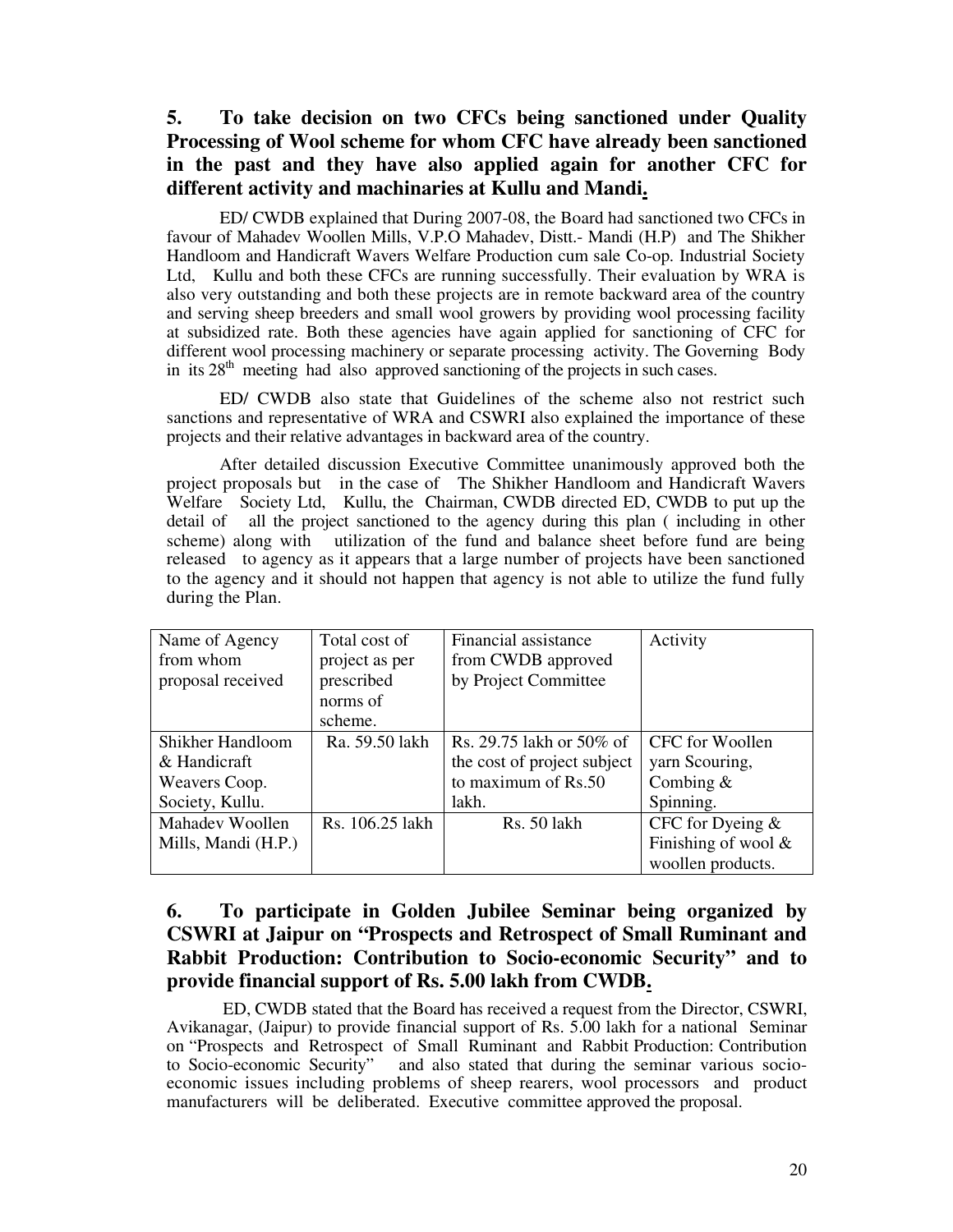**7. Discussion and approval for re-appropriation of funds under different schemes of the CWDB under 11th Five Year Plan within total plan allocation of Rs. 67.16 Crore.** 

ED, CWDB explained that CWDB was allocated total Rs. 67.16 Crore to implement different schemes under 11<sup>th</sup> Plan and as per field requirement and project proposals received from different states funds have been re-appropriated from one scheme to another within overall fund allocation of Rs. 67.16 Crs. He also requested that same procedure should be followed now for better utilization of fund. After detailed discussion, Executive Committee approved the re-appropriation of fund with the condition that total Plan Expenditure should not exceed Rs. 67.16 Crs as approved initially for all Plan schemes of the Board.

Meeting ended with the vote of thanks to chair.

**\*\*\*\*\***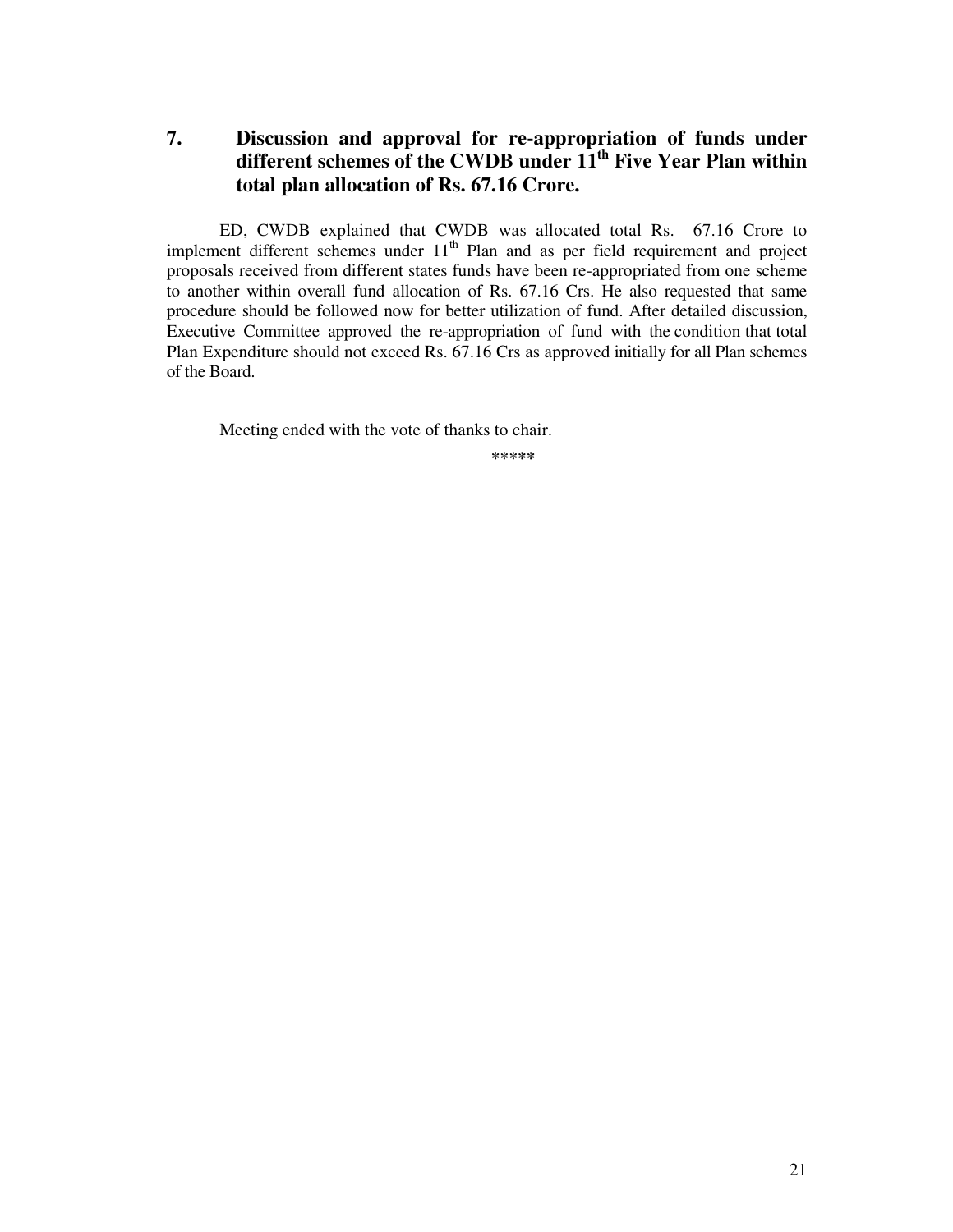### **Annexure-II**

|              | [Rs. In Crores]                                                                       |                                                           |                                                           |                  |                                                           |                  |                                                           |           |
|--------------|---------------------------------------------------------------------------------------|-----------------------------------------------------------|-----------------------------------------------------------|------------------|-----------------------------------------------------------|------------------|-----------------------------------------------------------|-----------|
| s            |                                                                                       |                                                           | B.E.                                                      |                  | <b>R.E.</b>                                               |                  | <b>Achievements</b><br>(upto 31 <sup>st</sup> Jan., 2012) |           |
| N            | <b>Name of Scheme</b>                                                                 | Unit                                                      | <b>Physical</b>                                           | <b>Financial</b> | <b>Physical</b>                                           | <b>Financial</b> | <b>Physical</b>                                           | Financial |
| 1.           | $\mathbf{2}$                                                                          | 3                                                         | 4                                                         | 5                | 6                                                         | $7(9+10)$        | 8                                                         | 9         |
| Т            | Integrated Wool Improvement & Development Programme                                   |                                                           |                                                           |                  |                                                           | (IWIDP)          |                                                           |           |
| i.<br>ii.    | Sheep & Wool<br>Improvement<br>Scheme<br>(SWIS)<br>Angora Wool                        | No. of<br>sheep                                           | 16 lakh<br>sheep<br>(ongoing<br>projects)<br>180          | 8.26             | 16 lakh<br>sheep<br>(ongoing<br>projects)<br>180          | 7.10             | 12 lakh<br>sheep<br>(ongoing<br>projects)<br>180          | 4.03      |
|              | Development<br>Scheme                                                                 | No. of<br>families                                        | familes<br>$(80$ new +<br>140<br>ongoing)                 | 0.50             | familes<br>$(80$ new<br>$+140$<br>ongoing)                | 0.62             | familes<br>$(80$ new +<br>140<br>ongoing)                 | 0.48      |
| iii          | Pashmina<br>Wool<br>Development<br>Scheme                                             | No. of<br>families                                        | 800<br>ongoing                                            | 0.28             | 800<br>ongoing                                            | 0.28             | 800<br>ongoing                                            | 0.28      |
| iv           | Human<br>Resource<br>Development &<br>Promotional<br><b>Activities</b>                | HRD.<br>Promotio<br>nal<br>Activities,<br>Woollen<br>Expo | Training<br>to 200<br>persons<br>and $15$<br><b>Expos</b> | 2.00             | Training<br>to 200<br>persons<br>and $17$<br><b>Expos</b> | 3.04             | Trained<br>204<br>persons,<br>15 Expos<br>organized       | 2.18      |
| $\mathbf{u}$ | Total (i+iv)                                                                          |                                                           |                                                           | 11.04            |                                                           | 11.04            |                                                           | 6.97      |
|              |                                                                                       | <b>Quality Processing of Wool</b>                         |                                                           |                  |                                                           |                  |                                                           |           |
| i.           | CFC for<br>Integrated<br>Wool<br>Processing<br>(Pre-loom<br>processing<br>activities) | Common<br>Facility<br>Centre<br>(@ Rs.<br>50 lakh)        | 4 new<br>Centres                                          | 2.00             | 4 new<br>Centres                                          | 2.00             | 2 new<br><b>CFCs</b>                                      | 0.70      |
|              | Total (i)                                                                             |                                                           |                                                           | 2.00             |                                                           | 2.00             |                                                           | 0.70      |
| Ш            | <b>Social Security Scheme</b>                                                         |                                                           |                                                           |                  |                                                           |                  |                                                           |           |
| i.           | Sheep<br><b>Breeders</b><br>Insurance<br>Scheme                                       | No. of<br>sheep<br>breeders<br>to be<br>covered           | 15,000<br>shepherds                                       | 0.00             | 15,000<br>shepherd                                        | 0.00             | 10,327<br>(upto<br>Nov, 11                                | 0.00      |
| ii.          | Sheep<br>Insurance<br>Scheme                                                          | No. of<br>sheep to<br>be<br>covered                       | 2,00,000<br>sheep                                         | 0.00             | 2,00,000<br>sheep                                         | 0.00             |                                                           | 0.00      |
|              | Total (i+ii)                                                                          |                                                           |                                                           | 0.00             |                                                           | 0.00             |                                                           | 0.00      |
|              | Total (I+II+III)                                                                      |                                                           |                                                           | 13.04            |                                                           | 13.04            |                                                           | 7.67      |

## **BE/RE & Achievements for the Annual Plan 2011-12 (upto 31st Jan.,2012)**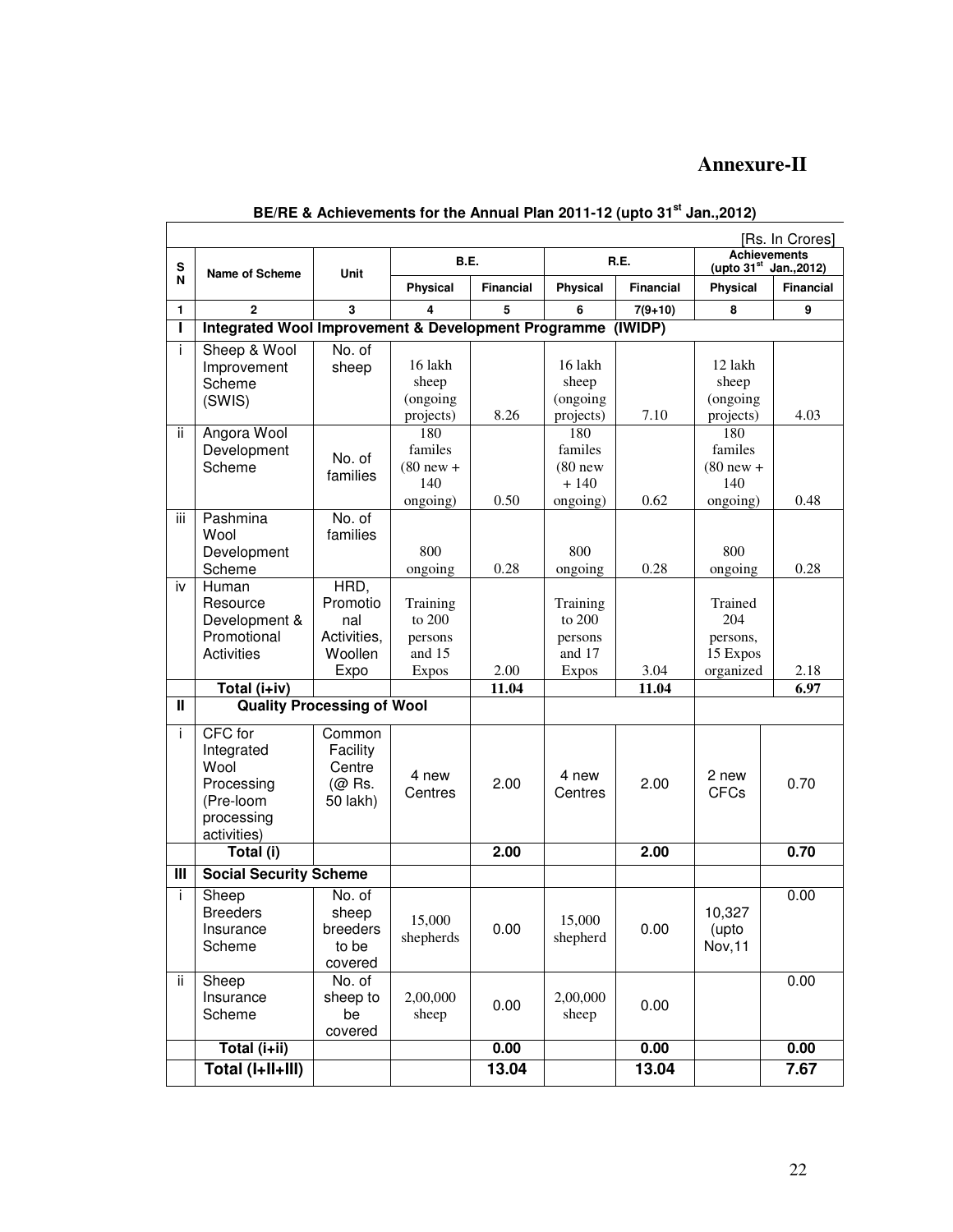**Note : For Rs. 1.00 Crore Sanction orders have been issued and as soon as fund are released from MOT, amount will be released.** 

### **Annexure- III-A**

#### **Carpet weaving training centre, Jaipur**

- **Duration of training : 6 months per batch**
- **Number of trainee in each batch : 10 persons**

| <b>SN</b>               | <b>Particular/Head</b>                                                      | <b>Amount in Rs.</b> |
|-------------------------|-----------------------------------------------------------------------------|----------------------|
|                         |                                                                             | (for 1 year)         |
| 1                       | Cost of loom with necessary equipment $@$ Rs. 40,000/- per loom             | 4,00,000             |
|                         | for 10 looms/trainees                                                       |                      |
| 2                       | Cost of Raw material - 2 Batches @ Rs. 10,000 per month                     | 1,20,000             |
| 3                       | <b>Cost of Finishing material - 2 Batches</b>                               | 10,000               |
| $\overline{\mathbf{4}}$ | Incentive for trainees per day $\circledcirc$ Rs. 100 to 150 per day for 10 | 3,90,000             |
|                         | trainees for 1 year (26 days\ month).                                       |                      |
| 5                       | Miscellaneous exp. (Rent, Electricity, water, Stationery, Telephone         | 2,40,000             |
|                         | $\&$ Postage etc) @ Rs. 20,000 per month                                    |                      |
| 6                       | Master trainer @ Rs.12000 per month                                         | 1,44,000             |
| 7                       | Office Assistant / Attendant/ Class-4 @ 5000/- month                        | 60,000               |
| 8                       | Other Misc. expenditure during starting like furniture, computers,          | 2,00,000             |
|                         | printers other equipments etc.                                              |                      |
|                         | <b>TOTAL</b>                                                                | Approx.              |
|                         |                                                                             | 16,00,000            |

### **Annexure- III-B.**

#### **II. Shawl Weaving Training Centre at Mount Abu:**

| Number of trainees in each batch : 10 persons |                                                                     |               |  |  |
|-----------------------------------------------|---------------------------------------------------------------------|---------------|--|--|
| <b>SN</b>                                     | <b>Particular/Head</b>                                              | Amount in Rs. |  |  |
|                                               |                                                                     | (for 1 year)  |  |  |
| $\mathbf{1}$                                  | Cost of loom with necessary equipment $@$ Rs. 15,000/- per loom     | 1,50,000      |  |  |
|                                               | for 10 looms                                                        |               |  |  |
| 2                                             | Cost of Raw material $\mathcal Q$ Rs. 5000 per month                | 60,000        |  |  |
| 3                                             | Incentive for trainees per day @ Rs. 100/- to 150 per day for 10    | 3,90,000      |  |  |
|                                               | trainees for 1 year (26 days\month).                                |               |  |  |
| $\overline{\mathbf{4}}$                       | Miscellaneous exp. (Rent, Electricity, water, Stationery, Telephone | 1,80,000      |  |  |
|                                               | $& Postage etc) \ @$ Rs. 15,000/- month                             |               |  |  |
| 5                                             | Master trainer @ Rs.12000 per month                                 | 1,44,000      |  |  |
| 6                                             | Office Assistant / Attendant/ Class-4 @ Rs. 5000/- month            | 60,000        |  |  |
| 7                                             | Other Misc. expenditure during starting like furniture,             | 2,00,000      |  |  |
|                                               | equipments etc.                                                     |               |  |  |
|                                               | TOTAL                                                               | Approx.       |  |  |
|                                               |                                                                     | 12,00,000     |  |  |

• **Duration of training : 4 months per batch** 

**Note: above rates may vary when actual tendering/ quotations are invited, but this will be limited to 10 % of total cost.**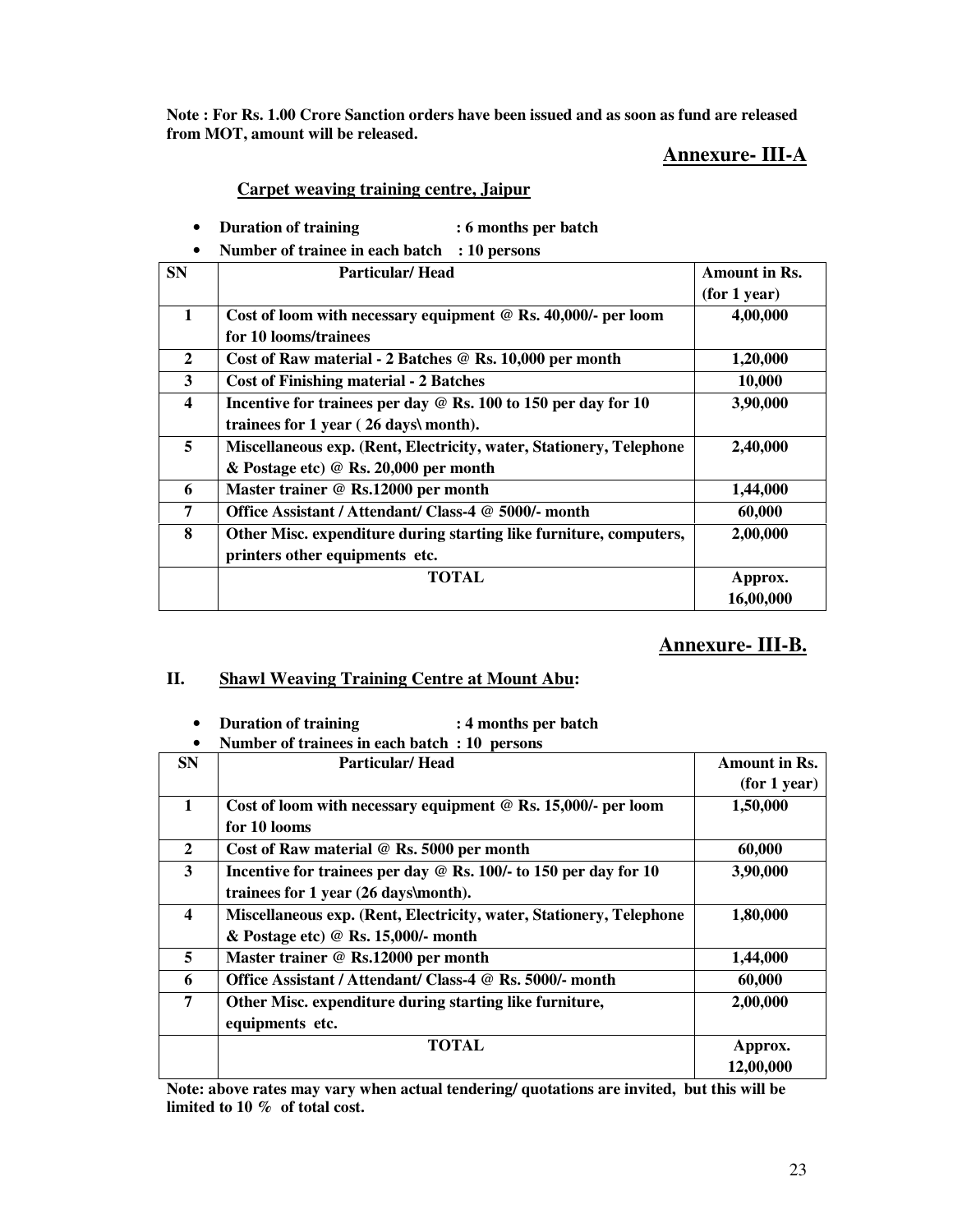### **ANNEXURE-IV**

### **DRAFT PROPOSAL FOR**

#### **CENTRE OF EXCELLENCE & INSTITUTE OF WOOL TECHNOLOGY AT WOOL RESEARCH ASSOCIATION, THANE**

#### **Introduction**

Wool Research Association (WRA) is a co-operative venture set up by the Indian Woollen Industry as multipurpose, multi-functional institute to serve scientific and technological needs. WRA is linked to the Ministry of Textiles, Government of India. It was established in 1963 as a unique research institute totally dedicated to the woollen industry in the country. In the global scenario, probably dedicated institutes in the field of wool are available only in the U.K. and Australia. Although the Indian Woollen industry is comparatively small in relation to other textile sectors like cotton, man-made fibres, jute, etc vision of the wool industrialists to establish a wool research institute in India was an ambitious step with strong potential to play an important role in this important sector. India being a raw wool producer, wool processor, yarn and fabric manufacture, carpet and rug producer, etc requires R&D and testing facilities in wool technology. WRA definitely can help the industry significantly, provided its infrastructure, trained manpower, machines and equipment, etc are adequately provided.

In post –WTO scenario, Indian Textile & Clothing industry including Woollen Indusry is in an unenviable position with all its strength, weakness, threats and opportunities taken together. During the last Tex-summit organized by the Government of India, it was declared that Indian Textile industry will achieve textile production of US\$115 billion by 2012. Woollen textiles will play an important role to achieve this target.

To achieve this target, the industry needs to improve efficiency and productivity, manufacturing quality products to face the global competition. Hence, the industry would need to lay greater emphasis on R&D, testing & evaluation, education and training in service related skills such as design, material sourcing, quality management, logistics and retail distribution and to encourage the setting up of joint ventures where domestic suppliers could share market knowledge and offer more integrated solutions to the prospective buyers -- both global and over one billion domestic consumers.

There is a dirth of trained manpower particularly in wool technology. Appropriate human resource development in this area will go a long way to prepare our industry to combat the fierce competition that is cropping up globally.

Wool Research Association plans to reorient its activities to align with the international standards of state-of-the-art facilities in future. It aims at establishing a Centre of Excellence in Wool Technology and an academic institute like Indo-Australian Institute of Wool Technology to cater for HRD for India and neighbouring countries. The essential facilities proposed to be created /upgraded are as follows:

- Research & Development in Woollen and related areas
- Testing and evaluation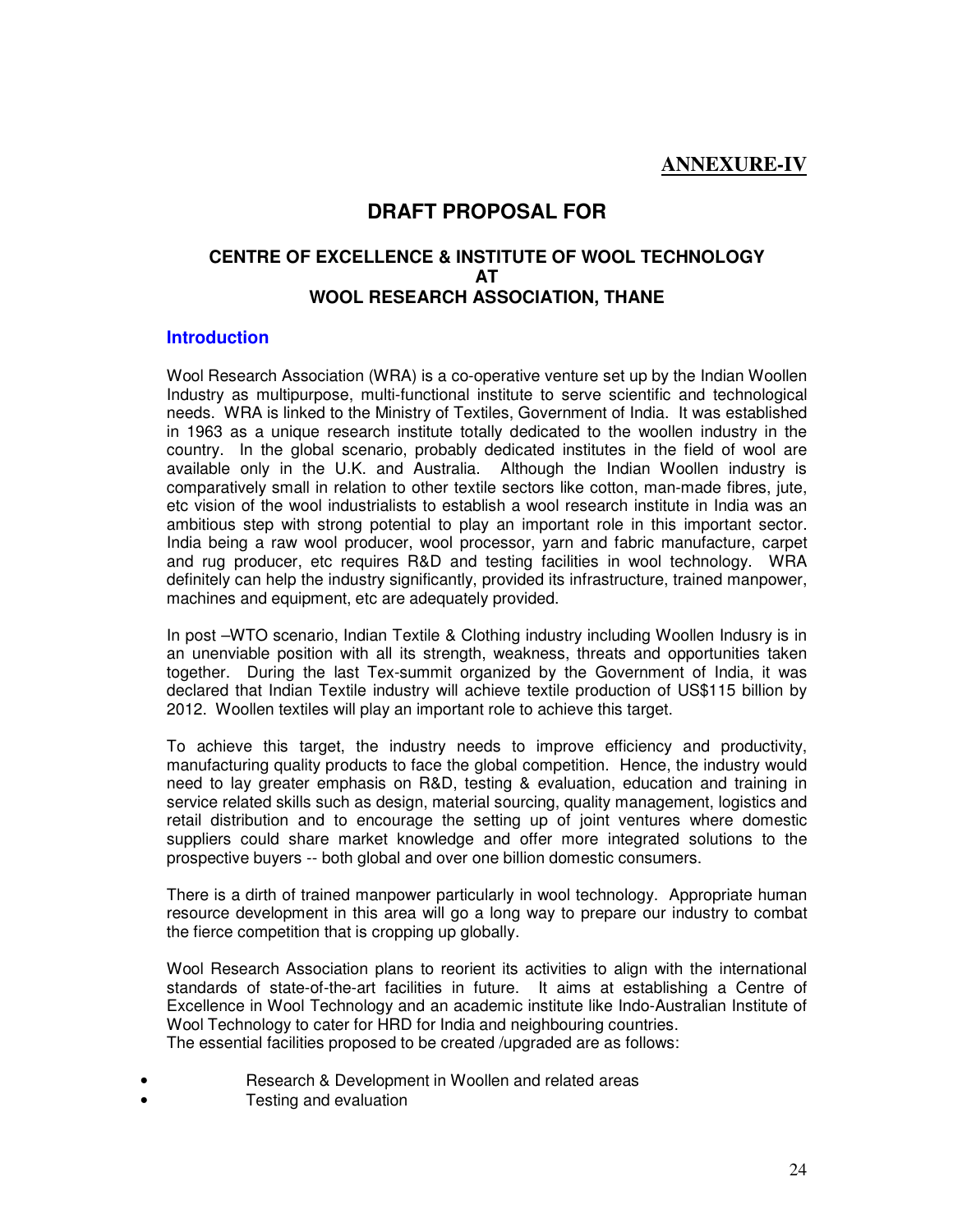Textile Physical Testing Laboratory Chemical Processing Laboratory Eco-Testing & Analytical Laboratory Yarn & Fabric Manufacturing Plant Textile Designing Fashion and Garmenting Developments of Prototypes (PILOT PLANT) Information Resource Centre with I.T. infrastructure Education and Training for HRD.

### **Objectives**

- To serve the Indian Woollen Industry to support R&D, Quality Management, Testing & evaluation, Education and Training, Eco-issues and sustainable development.
- To help the industry to survive, compete, sustain and thrive in Post-WTO era.
- To develop appropriate human resources in the area of Woollen Textiles and related areas.
- To create facilities for reliable and accurate testing
- To create facilities for product development, process development, prototypes and transfer of technology to the industry.
- To develop technical / managerial manpower for the woollen industry.
- To develop and conduct continuing education programme.
- To conduct sponsored R & D projects of high quality leading to commercialization of R&D findings.
- To develop information resource centre
- To offer consultancy for solving industrial / technical problems faced by the industry.
- To provide all necessary services required by the industry.

### **Research & Development Department** :

Four divisions of R&D departments viz. Mechanical Processing, Chemical Processing, Ecological Laboratory and Testing Laboratories form the infrastructure requirement for carrying out R&D assignments in WRA. WRA is engaged in applied research in textile materials, product and process development. Formulation of project proposal, planning, experimentation, evaluation, analysis, documentation and publication of research work can be enumerated as the major function of this department. Some areas of work in this department are as follows :

- Product & Process Development
- Development of eco-friendly processes
- Effluent treatment and water recycling
- Waste re-utilisation
- Development of energy conservation process
- Upgradation of decentralized sector
- Development of technical textiles
- Development of machineries, ancillaries, auxiliaries, etc.

As Centre of Excellence, WRA envisages following areas for R&D assignments :

- Major function of the department would be to undertake time bound projects in collaboration with the industry.
- These developments will have direct commercialization, which at present is a weak link between research & industry.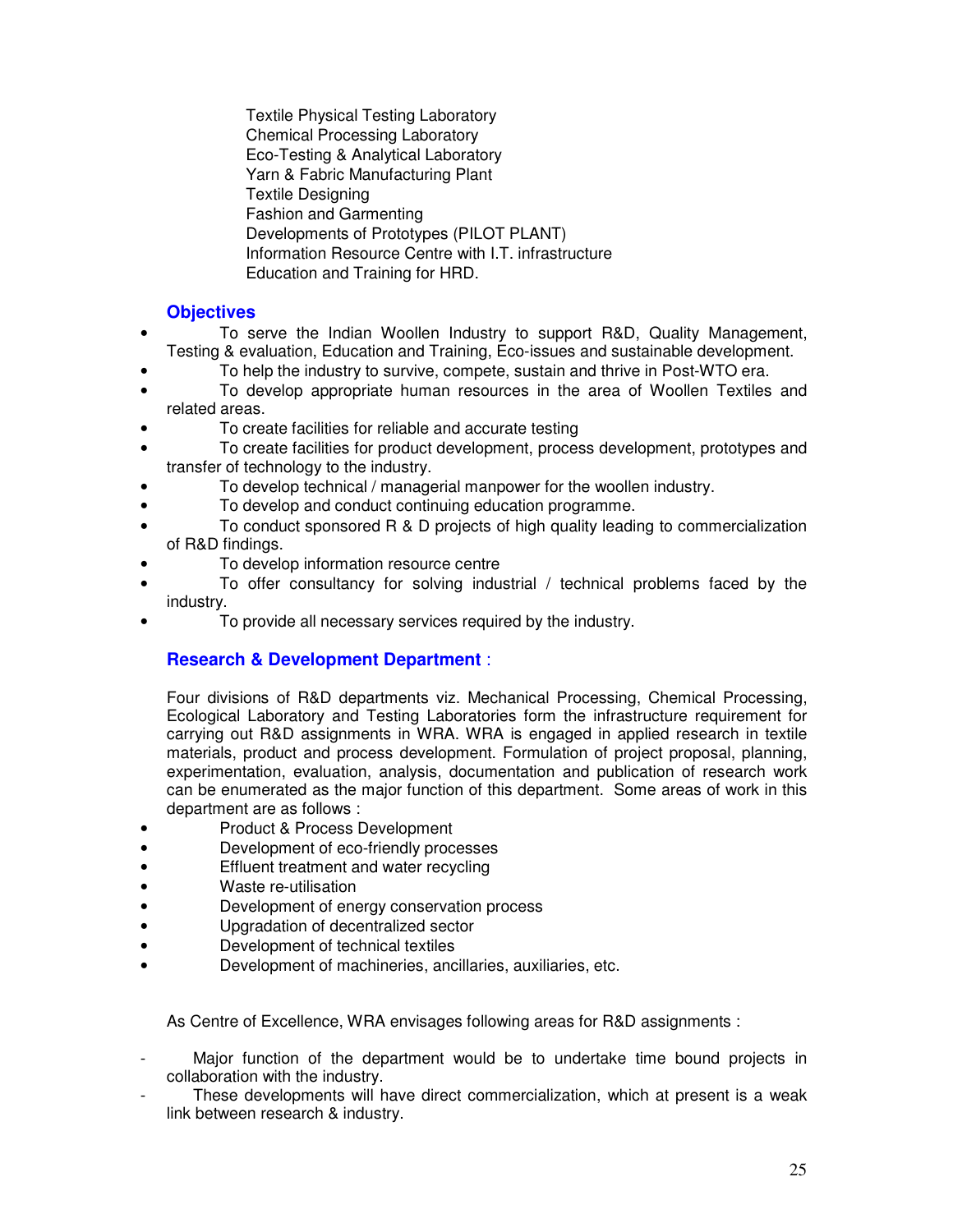- To execute research activities, infrastructure facilities for mechanical processing and evaluation are required.
- Pilot plant facilities, which include the raw wool scouring, spinning, weaving<br>paratory, weaving, knitting, non-woven machineries. Complete processing preparatory, weaving, knitting, non-woven machineries. machineries would be utilized as per the requirement of the projects.
- To develop a modern dye-lab with shade matching and recipe formulation facilities for exporters and garment industry.
- Over and above the pilot plant development facilities, evaluation of the developments would demand relevant laboratory facilities.
- These facilities should be sourced at testing laboratories for dual use of research testing and normal commercial testing.
- The facilities of Technology Transfer of R&D findings will be created.
- Close interaction with other R&D Institutes in India and abroad will be made for collaborative work.

#### **ORGANISATION CHART OF R&D Department, as envisaged**



#### **PILOT PLANT**

#### **Mechanical Processing Division**

- The specified processes and/or products are conceptualized at WRA and a pilot trial is undertaken at WRA's pilot plant.
- Having had a break through, a proactive interaction with the industry is proposed with full commercialization of the process / product development in collaboration with the industry.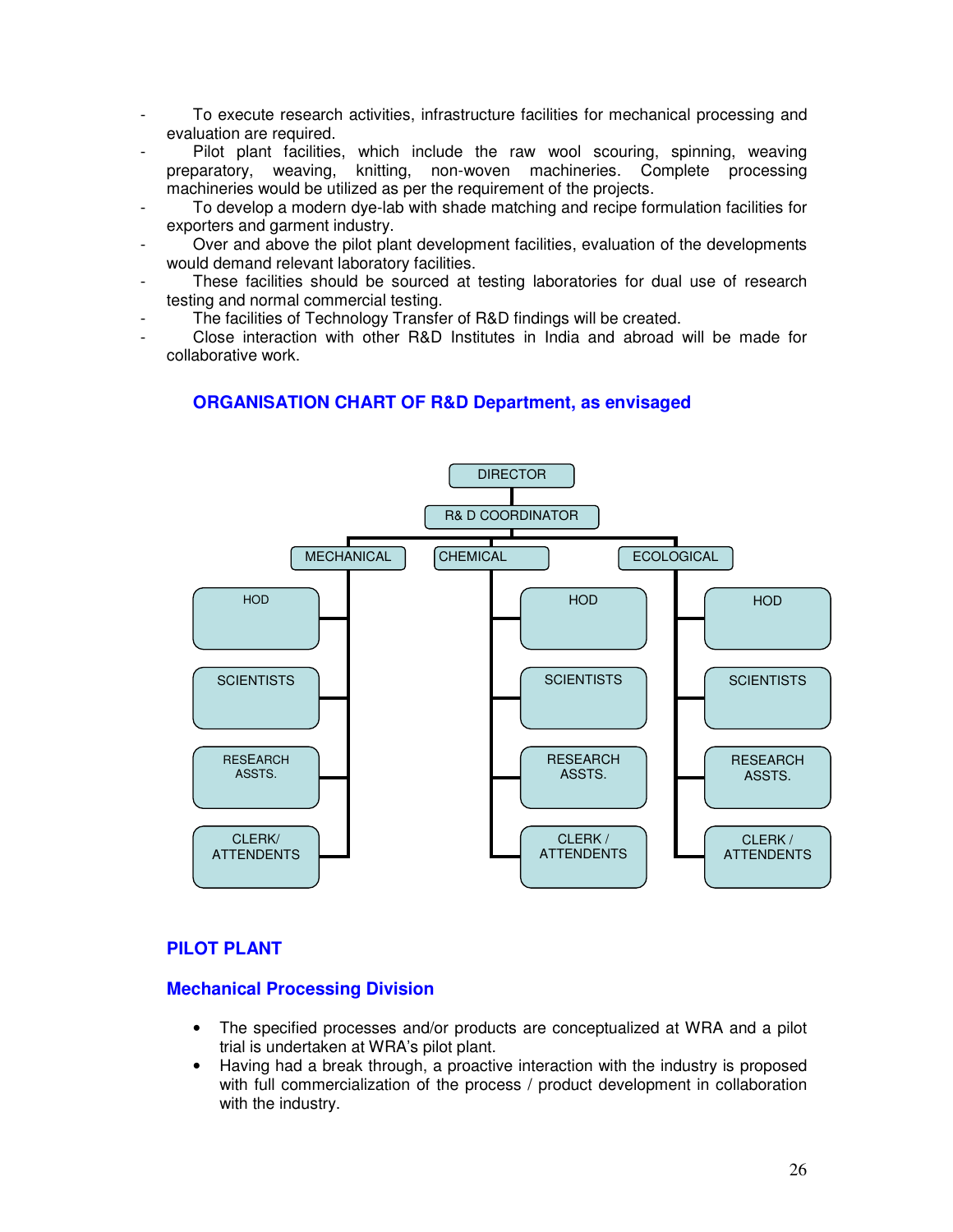- All such activities need a full-fledged pilot plant with latest state-of-the art machineries for mechanical processing as well as chemical processing
- The prime functions of the pilot plant should be to assist the research and development team to standardize and produce competitive products, which will be industry viable.
- The pilot plant should be able to produce the specified product in bulk with reproducibility and accuracy.

#### **The functions of the Mechanical Processing Division are :**

- To assist R&D Team to translate their R&D findings to produce competitive products.
- To standardize, optimize parameters to produce the specified products in bulk with reproduceability and accuracy.
- In case of third party requirement, the pilot plant should have latest machineries for pilot scale spinning, weaving, knitting, etc.

#### **Over and above the existing machineries in the pilot plant of WRA, following machineries will be required to be included :**

1. Intersecting Gill

| Type 15 | - | 1 No |
|---------|---|------|
| Type 20 | - | 1 No |
| Type 65 | - | 1 No |
|         |   |      |

- 2. Combing machines Model PB 33LC
- 3. Horizontal Rubbing Frame Model FM8N
- 4. Worsted Card with new set of wires
- 5. Worsted Ring Frame 192 spindles
- 6. Assembly Winder
- 7. Two for one Twister (TFO)
- 8. Electrical Installation
- 9. Humidification Equipment
- 10. ETP / Compressor & Miscellaneous
- 11. Computer Controlled Flat bed Knitting Machine
- 12. Sample loom with 24 shaft dobby
- 13. Electronic Jacquard **Total Cost : Rs. 2.50 crores (approx)**

#### **Chemical Processing Division**

- Value addition of products is mainly imparted by chemical processing
- To conduct pilot scale trials on chemical process development, standardization, optimization, evaluation, etc., a full – fledged state-of-the-art pilot processing plant needs to be set up.
- The prime function of the chemical processing department is to assist the R&D Team to develop and produce a competitive process /product, which are industrially viable.
- The chemical processing pilot plant should house the latest pilot scale machineries for preparatory, pre-processing, scouring, carbonizing, dyeing, printing, colour kitchen, coating, etc to develop novel techniques of wet processing for value addition and process economization.

#### **Apart from the existing machineries, the chemical pilot plant should include the following:**

1. Soft overflow Dyeing machine with auto-panel .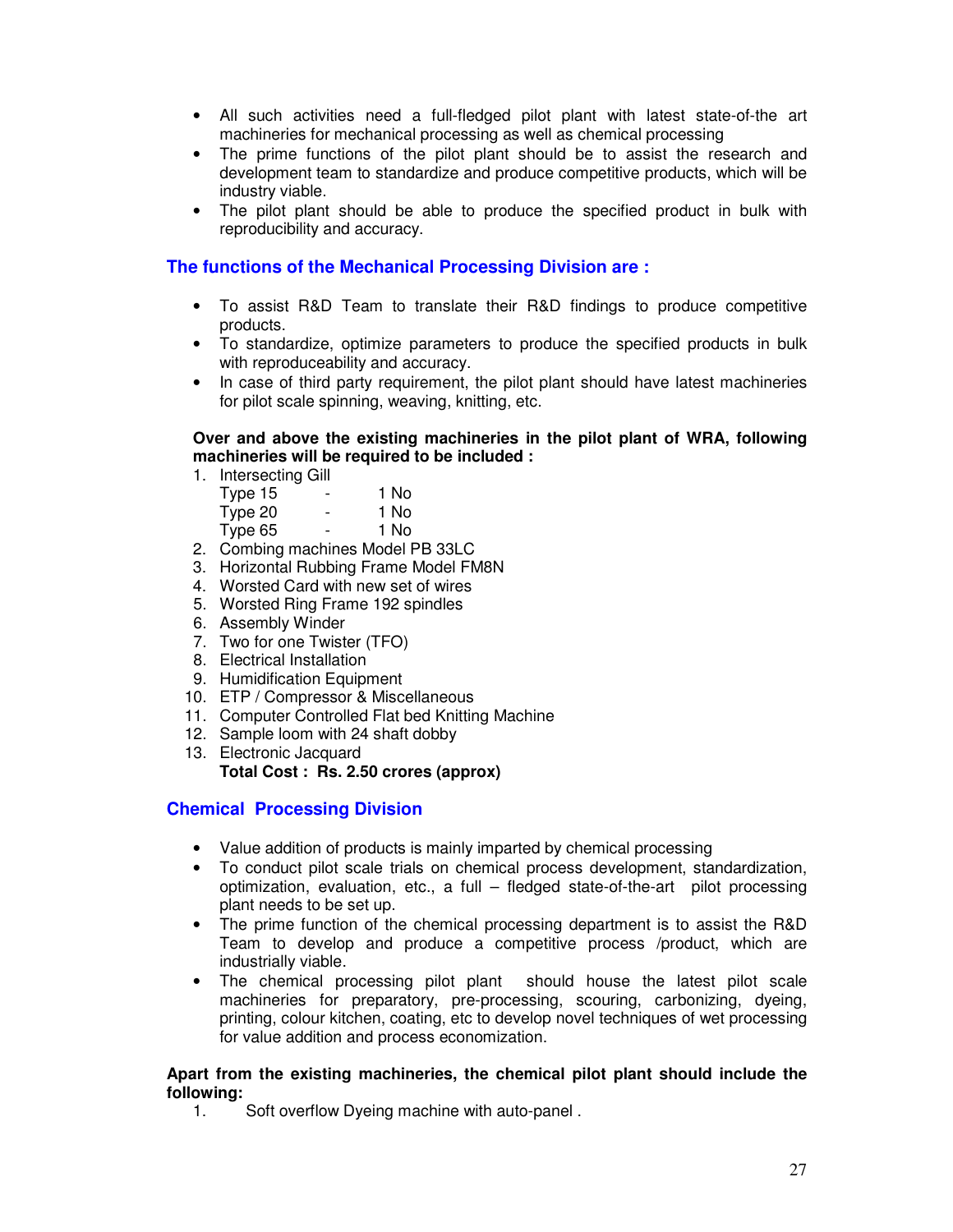- 2. Mini Dolly washer with adjustable Milling plates
- 3. Mini-Centrifuge / Hydro extractor for yarn, tops and loose wool
- 4. Tumbler Dryer<br>5. Laboratory Gar
- Laboratory Garment Dyeing & Finishing machine.
- 6. Ultrasonic dyeing Jiggers
- 7. Laboratory Infrared Sample Dyeing machine.
- 8. Laboratory Vertical Padding Mangle (Pneumatic)
- 9. Laboratory Curing & Setting machine
- 10. Top Dyeing machine (Lab model) cum yarn package dyeing vertical HT / HP<br>11. Fiber / Top / Yarn Drver with hot air generator
- 11. Fiber /Top / Yarn Dryer with hot air generator<br>12. Heat Setting Chamber
- 12. Heat Setting Chamber<br>13. Decatising / Calenderin
- Decatising / Calendering machine
- 14. Thermostat circulating water bath and ultrasonic water bath.
- 15. Mini scouring train (5 bowls) with harrow & squeezer.
- 16. Lab scale coating and laminating plant
- 17. Winch Dyeing machine
- 18. Flat bed screen printing machine<br>19. Colour Kitchen
- Colour Kitchen
- 20. Laboratory Rotary printing **Total Cost (Approx. ) = Rs. 2.00 crores.**

### **TESTING & EVALUATION LABORATORIES**

- Testing and evaluation is one of the prime activities of WRA.
- WRA caters for mechanical, chemical as well as eco-testing and technical services for a number of private industries, traders, Central Government Departments (eg. Customs, Central Excise, Railways. Defence, etc), State Govt. Departments (eg. ONGS, Port Trusts, BIS, etc.)
- Technical service gives inputs to the industry to analyse defects / faults in process or products, preventive measures to avoid recurrence of defects and acceptance of products internationally and nationally on the basis of test results.
- Textile Testing Laboratory of WRA have been accredited by National Board of Accreditation for Testing & Calibration Laboratories (NABL) under Department of Science & Technology, Govt. of India.
- WRA is also ISO:9000 certified.
- WRA Laboratory is recognized by IWTO, AWTA, BVQI, UKAS, Bureau of Indian Standards and several Government Agencies.
- With the objectives of developing the laboratories to cater for industry's requirements to evaluate export samples in competitive environment, it is imperative that testing is carried out as per international standards and accreditation.
- WRA testing laboratories are to be equipped with test facilities in the emerging fields like smart textiles, nano-technology, bio-technology, mino-encapsulation, PCM technology, etc.
- In addition to the existing areas, analytical and eco-testing equippment will be strengthened to facilitate complete evaluation of products.
- Computer Colour Matching and CAD centre will have to be upgraded as the existing instruments have become absolute.
- **Physical Testing :** Test facilities of state-of-the-art technology should be created to cater for the requirement of testing not only the final product, but also the fibre, yarn and other material that go into the final product.
- **Fiber Testing :** The fibre testing division will be equipped with facilities for testing polymers, fibre ship and raw wool as such along with other textile fibres. The facilities will include viscometer, microscope, fibre fineness analyzer, fibre strength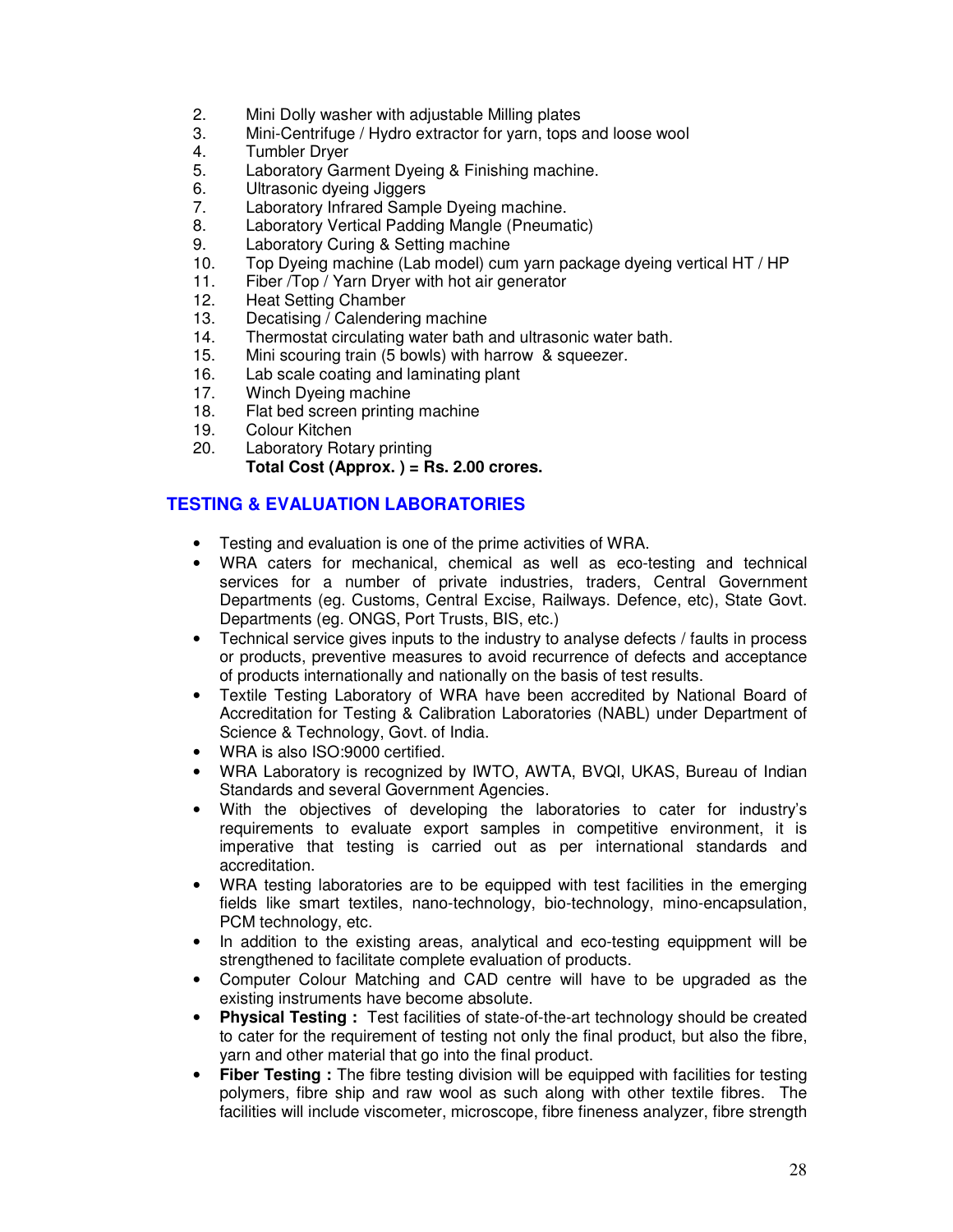tester and fibre length tester. The existing laboratory lacks analytical instrumental facilities, which may be upgraded.

- **Yarn Testing :** The yarn testing facilities include instruments for fineness, strength evenness, friction testing of spun and filament yarns.
- **Fabric Testing :** the Laboratory will have exhaustive facbric testing facilities to evaluate the physical and mechanical properties of the fabrics. In addition, the laboratory will have to upgrade its test facilities to cater for speciality testing of technical textiles.
- The department in addition to routine testing, will also cater for specified technical services and consultancy to solve individual problems being faced recurringly by the industry.

#### **The facilities required for combined fibre, yarn and fabric testing in addition to the existing set-up are as under :**

- 1. Sirolan Laserscan
- 2. New Staple Length Tester
- 3. Single Yarn Strength Tester (Tesno Rapid or Uster)
- 4. Wascator
- 5. Black Fibre tester
- 6. Advanced Software for SIRO FAST
- 7. Length After Card (LAC) width 40"
- 8. Tensile Strength Tester (Instron) Capacity 500 kg
- 9. WIRA Air Flow Tester
- 10. Sublimation Tester
- 11. Abrasion Tester
- 12. Bursting Strength Tester
- 13. NIRO Oil Extractor
- 14. Twist Tester
- 15. Drape Meter
- 16. Air Permeability Testers (High Pressure & Low Pressure)
- 17. Thermal Resistance Tester for Quilt & Wadding
- 18. Almeter
- 19. Elendroff Tear Tester
- 20. Electrostatic Tester for Carpets
- 21. Acoustic for Carpets
- 22. Shirley Analyser
- 23. WRONZ Rapid Dryer
- 24. 45° Flame Retardancy Tester
- 25. Vertical Flame Retardancy Tester
- 26. Yarn Hairiness Tester
- 27. Yarn Friction Tester
- 28. Xeno Tester for Light Fastness
- 29. Air Filtration Efficiency Tester
- 30. Filter Media Tester
- 31. Anestance Tester for filters
- 32. Bubble Point Tester for pore test of filters
- 33. Sheer & Compressive Creep Tester
- 34. Surface Resistivity Tester
- 35. Dynamic Air Permeability Tester
- 36. Favimet Tester
- 37. Thermal Protection Tester
- 38. Spectrophotometer for Colour Matching
- 39. Computers and Software for Colour Matching
- 40. Multiaxial Tensile Tester.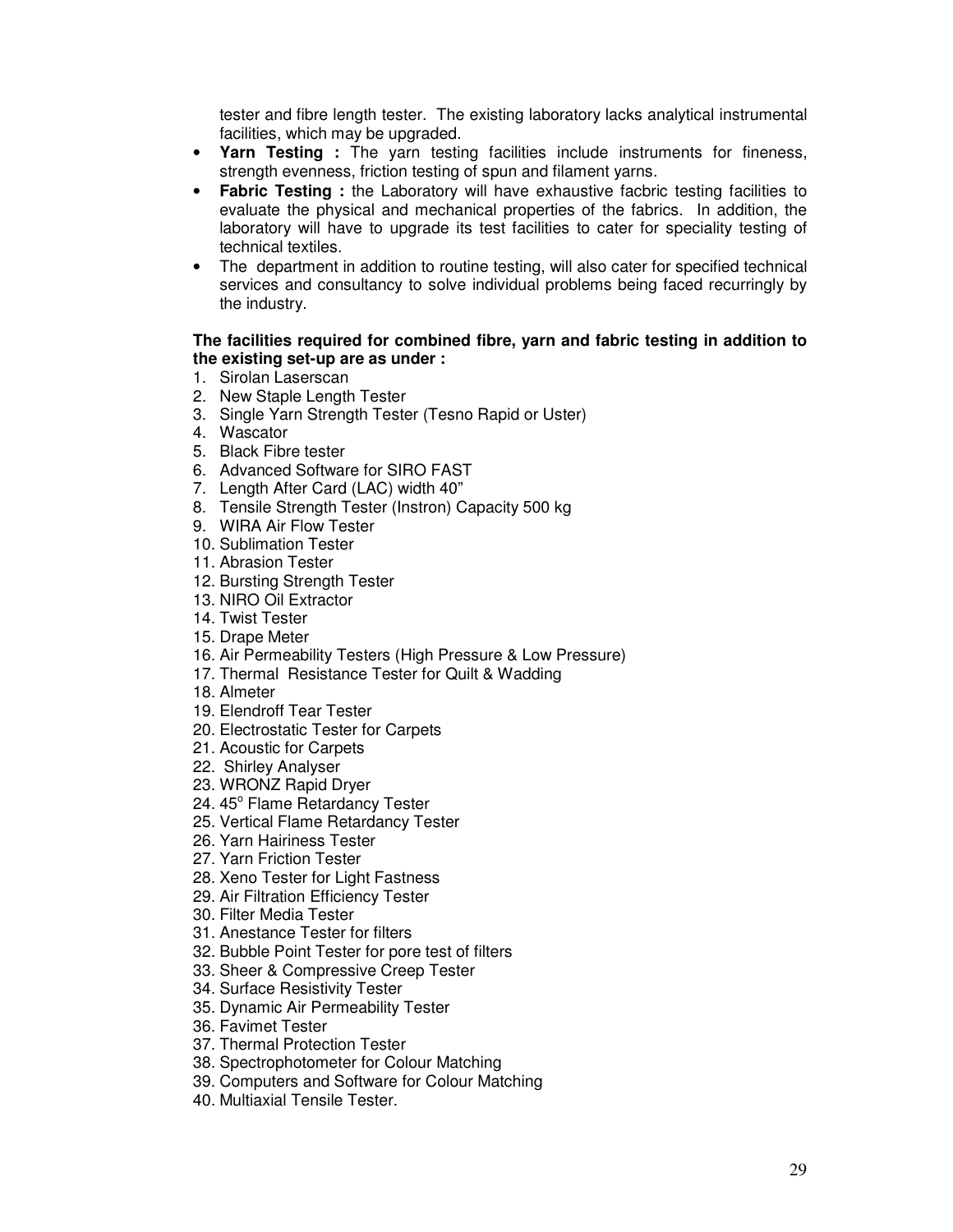#### **Total Approx Cost : Rs. 3.00 crores.**

#### **ECO-TESTING LABORATORY**

- WRA has eco-testing facilities set up in mid-nineties.
- All instruments are more than 10 years old, have become obsolete and spares are not available. They need replacement.
- Laboratory needs upgradation in view of the new technological advancement in the ecological testing instruments to be in line with the advanced testing procedure and standards.
- In view of the globalization, various new issues relating to analysis, environmental issues, technology etc. are likely to arise. Therefore it would be prudent to plan our facilities right now.
- After a time gap of more than 10 years of establishment of our Eco-Lab, there is a paradigm shift in the technology with recent instrument having more sophistication, higher sensibility, better features and capabilities.
- In the changing circumstances, if any meaningful contribution is to be made in terms of testing facilities and research, it is necessary to upgrade the instruments with latest model and state-of-the-art technology.

#### **To upgrade the eco-testing facilities at WRA, following instruments will be required :-**

- 1. GCMS
- 2. pH Meter/conductometer
- 3. Viscometers Redwood & Broke field
- 4. Microbalances
- 5. Uninterrupted Power supply 10KVA 2 Nos.
- 6. Oven
- 7. Ashing Furnace
- 8. Microwave Reaction Chambers
- 9. CHN & S Analyzer
- 10. Digital Polarimeter
- 11. HPLC Preparative
- 12. HPLC
- 13. HPLTC
- 14. N MR Instrument
- 15. IR Spectrophotometer
- 16. Particle Size Analyzer
- 17. Computers, Monitors & Printers (10 Nos.)
- 18. Columns, Syringes, Column Oven & Cylinder
- 19. Standards for GCMS, HPLC, HPTLC & AAS
- 20. Inductive Coupling Plasma Instrument
- 21. Counter Current Chromatography
- 22. Thermogravimatric Analyser TGA & DSC
- 23. Centrifuge
- 24. Solid Phase Extractor Gadget
- 25. Head Space Assembly
- 26. Over head Stirrer
- 27. Muffle Furnace
- 28. Vacuum Oven
- 29. Dehumidifier
- 30. UV/Vis spectrophotometers
- 31. Flash point, Distillation, sulphur, colour colorimeters etc.
- 32. UV chamber

#### **Total Approx. cost : Rs. 1.00 Crores**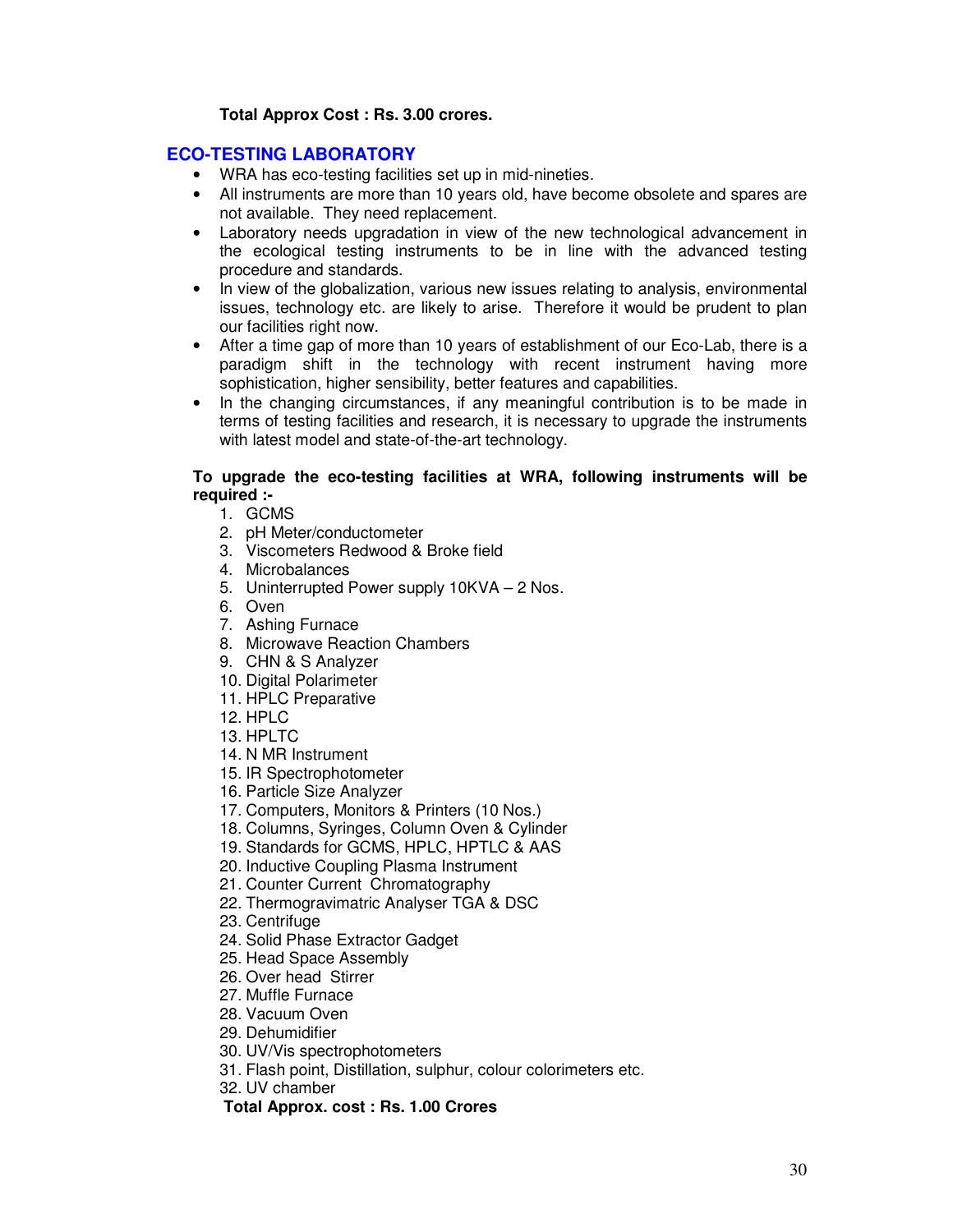### **ORGANISATION CHART OF TESTING LABORATORIES, AS ENVISAGED**



#### **INFORMATION RESOURCE CENTRE**

With research and development in textiles, new technology, processes, machineries, techniques, etc are emerging for which sufficient literature, reference materials, samples, specifications, norms, directives, etc are not easily available for the industry in the country.

For effective dissemination of information in order to compete in the domestic as well as global market, we need to develop an INFORMATION RESOURCE CENTRE WITH I.T. INFRASTRUCTURE.

The Resource Centre should be equipped with technical literature, reference materials, sample bank containing various sample of various products, manufacturing information, technical books, standards, test specification, market survey reports, etc. The Resource Centre will serve on 'Knowledge & Reference Base' for entrepreneurs, scientists, research scholars, students, etc.

The Centre should be supported by an I.T. network with modern infrastructure and peripherals for storage, retrieval and recording of information/

• **Library** : It should be equipped adequately with collection of technical books, journals, business magazines, reports, etc. relevant to the field of textiles in general and woollen textiles in particular. Like any other modern library, the exhaustive collection should be computerized so that tracing of the information is easier for the readers/users. The status and records of issue of books, journal,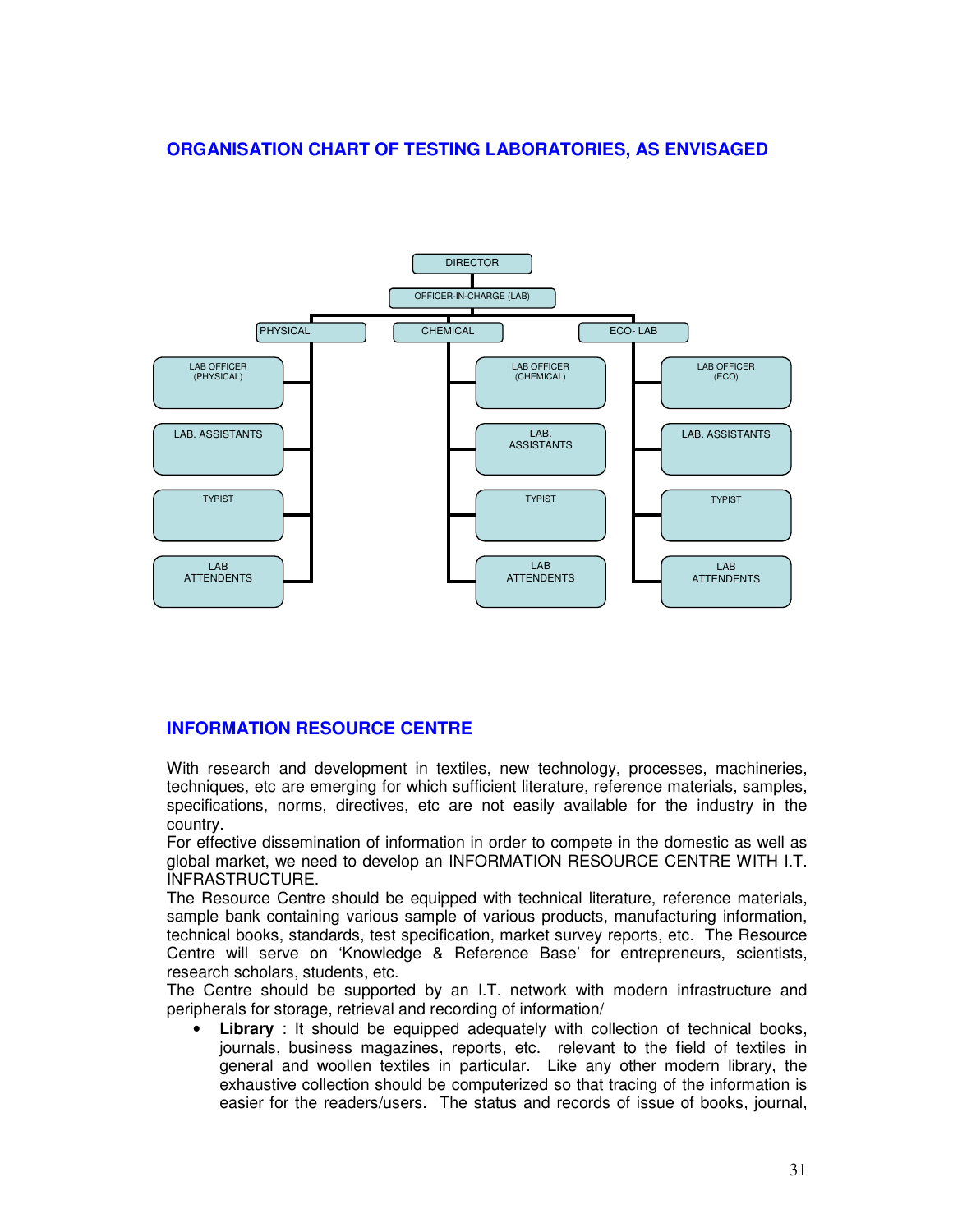etc. should be computerized. There should be comfortable reading rooms for readers, viz. students, scientists, staffs and visitors.

- **Sample Bank** : The sample bank should have collection of various specialty samples, products developed / available across the world. The Centre should be capable of providing all the information related to manufacturing of the products, specification, market scenario, etc. In short, it should be capable of providing entire product profile of the various samples available with the Centre.
- **Other Facilities** : Apart from the above facilities, the Resource Centre should be equipped with computer facilities for surfing the net to be used by the readers / users. Also facilities like xeroxing/ photocopy, C.D. writing, etc should be provided.

#### • **ORGANISATION CHART FOR INFORMATION RESOURCE CENTRE**



#### **INSTITUTE OF WOOL TECHNOLOGY**

- WRA conducts courses in Wool Technology as well as short term Vocational courses for skill upgradation in the fields of Testing, Quality Control, Eco-Instrumental Chemical Analysis, Computer Aided Textile Designing for woven and knitted fabrics.
- It also conducts tailor-made/ customised training programme sponsored by the woollen industry.
- Training programmes in the area of specility fibres like Pashmina, Angora, Rabbit fibres, etc. are also conducted
- Practical Training programmes in the use of natural dyes, carpet dyeing, chlorine free moth proofing formulation for woollen textiles, are conducted from time to time.
- WRA is recognized by Mumbai University for conducting courses leading to M.Sc and Ph.D by research.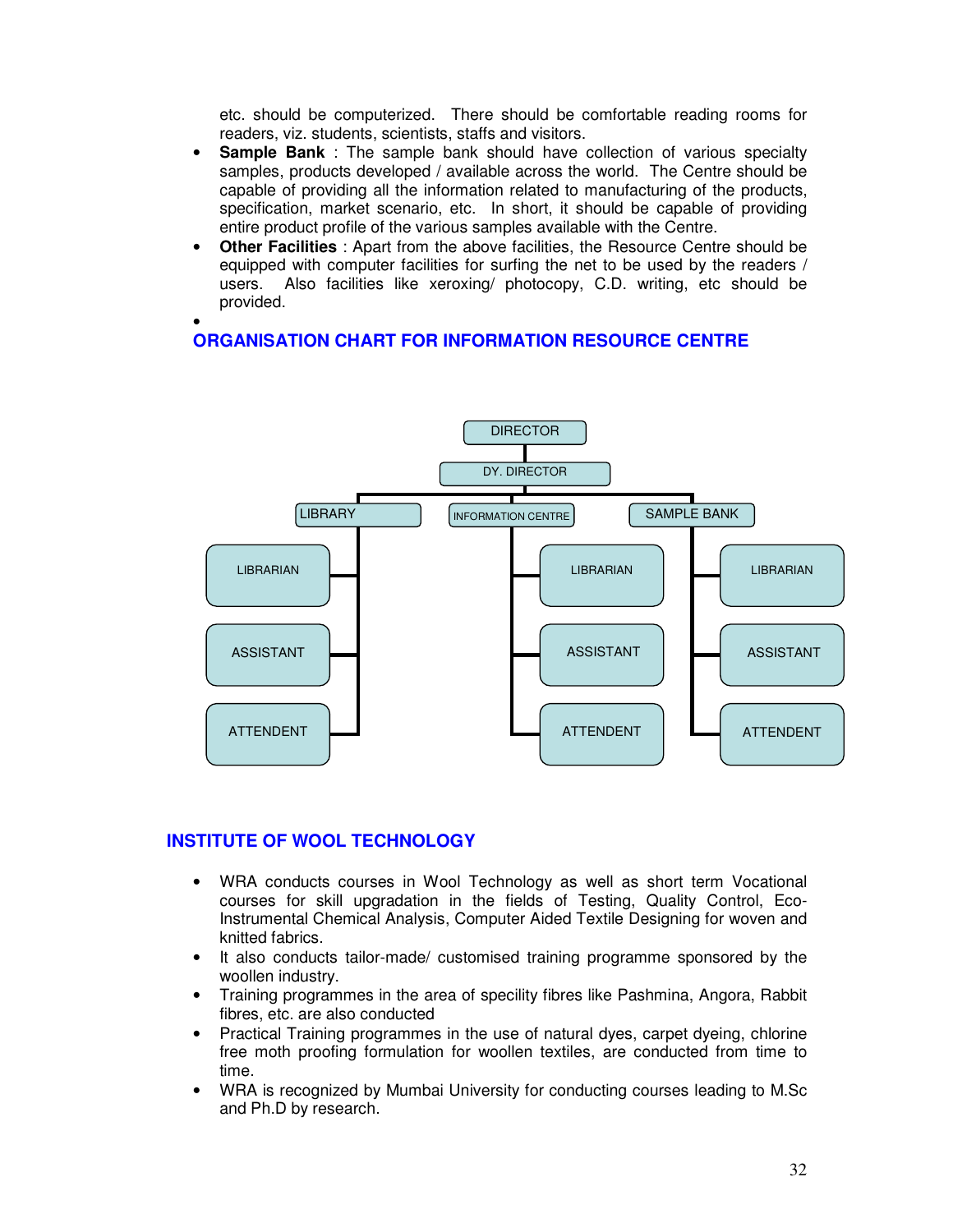Since WRA has the required background, faculty and moderate infrastructure pertaining to Wool and its processing, spinning, weaving, etc., there is ample scope to upgrade the facilities to establish a dedicated Institute of Wool Technology to cater for the woollen industry not only in India but also other countries. For such institute the infrastructural facilities, teaching aids, etc are required to be upgraded. Modern class rooms and related constructional civil work will have to be undertaken. Laboratories, Pilot Plant, Library as existing in WRA will provide common platform for the Institute also.

Besides courses in Wool Technology in Diploma, Degree and Post-Graduate Levels (in phase-wise), following courses will also be undertaken :

- Diploma in Knitting Technology
- Diploma in Fashion & Apparel Design Technology
- P.G. Diploma in Textile Chemical Processing Technology
- Diploma in Apparel Merchandizing
- Diploma in Export Import Management
- Diploma in Textile Colour & Design Technology
- Certificate Courses in Weaving & Wet processing Technology
- Computer Aided Textile Designing
- Diploma in Technical Textile Technology
- Courses in Quality Management
- Courses in Testing, Specification, Standards
- Training Courses for Operators

#### **Cost of Upgradation of Laboratories /Pilot Plant**

| Sr. No. | <b>Department</b>                             | <b>Capital Cost</b><br>(Rs. in crores) |
|---------|-----------------------------------------------|----------------------------------------|
| 1.      | <b>Pilot Plant</b><br>(Mechanical Processing) | 2.5                                    |
| 2.      | <b>Pilot Plant</b><br>(Chemical Processing)   | 2.0                                    |
| 3.      | <b>Textile Testing</b><br>Laboratory          | 3.0                                    |
| 4.      | <b>Eco-Testing Laboratory</b>                 | 1.0                                    |
| 5.      | <b>Teaching Aids</b>                          | 0.5                                    |
| 6.      | <b>Information Centre</b>                     | 1.0                                    |
|         | <b>TOTAL</b>                                  | <b>Rs. 10.00 crores</b>                |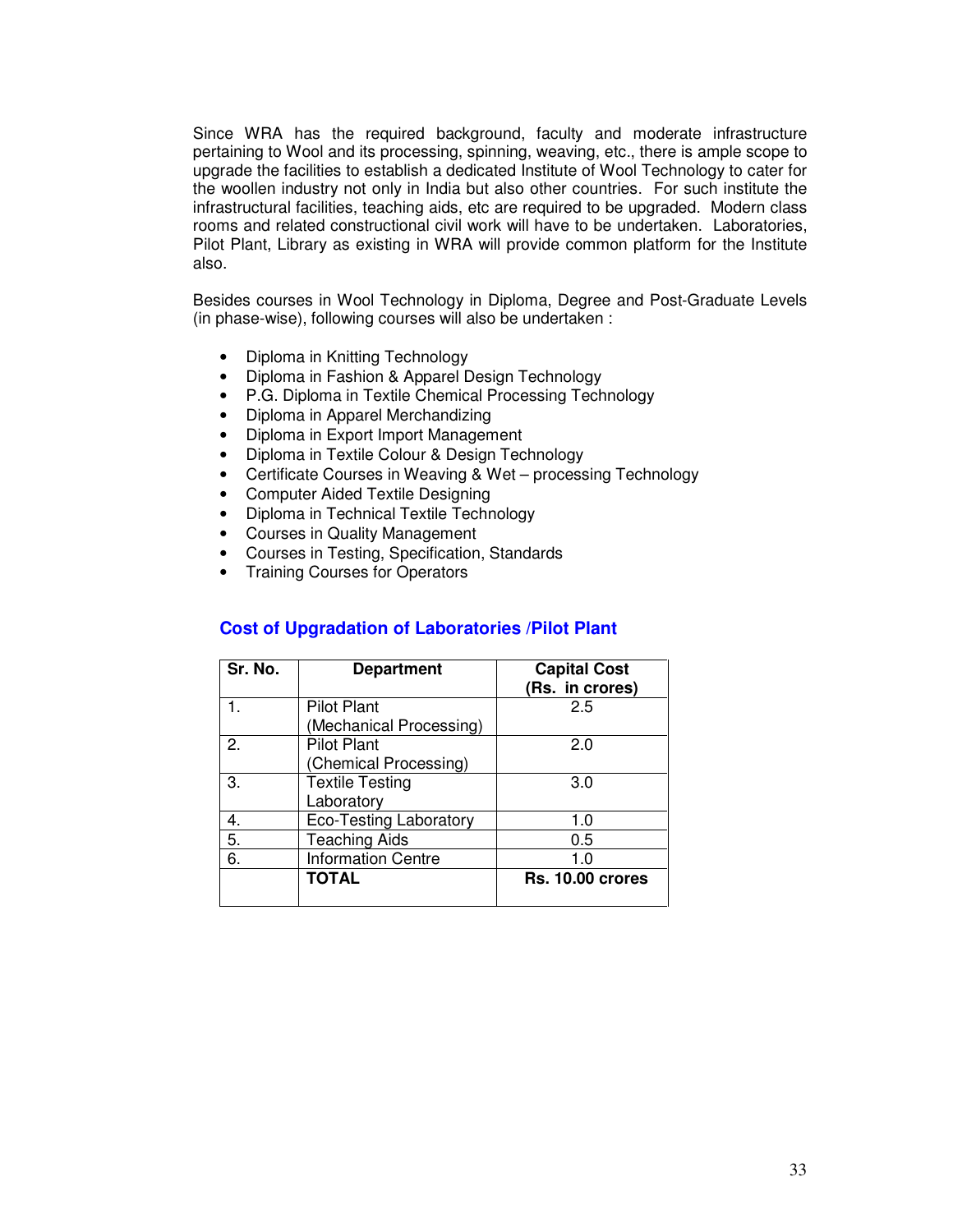#### **ANNEXURE-V**

#### SURVEY OF INDIAN WOOL INDUSTRY

 Looking back into the historical record of wool industry , The Cawnpore Woollen Mills were established in the year 1876. Ten years later, there were 4 more woollen mills that gave combined employment to 1372 persons with 242 looms and 5420 spindles under use. Still a decade later, 6 mills were in operation, increasing the employment to 3017 persons, looms to 550 and spindles to 18,658, producing 2,345,570 lbs of goods. This increased to 3468 persons, 737 looms & 25,931 spindles in 1904. That was the record of 30 years progress, producing goods on European pattern and style, such as surges, broadcloths, flannels, tweeds, blankets, travelling rugs, etc. They also produced worsted, knitting yarns & knitted goods of all kinds, such as socks, cardigans, jackets, jerseys, caps, gloves, etc.

 The boom period for woollen industry came in the aftermath of 1963's China aggression of India and the subsequent Indo-Pak Conflict during 1965. 'Wool Hosiery & Fabrics' published by Commerce (1935) Limited, as an annual number detailing all information relating to wool, worsted, carpet, hosiery industries covering raw wool production, classification, import & export, yarn production, knitting and manufacturing, processing, distribution and marketing in India. This publication was like a directory and ready reckoner for all information on woollen industry in the country. This was stopped in the middle of seventies abruptly.

 In the present context, the woollen industry in the country is of the size of Rs.5000 crore plus. The organized sector consists of composite mills, combing units, worsted and non-worsted spinning units, knitwears and woven garments and machine made carpets manufacturing units. Decentralised sector includes hosiery and knitting, powerlooms, hand knotted carpets, druggets, namdas and dyeing and processing houses and woollen handloom sector.

 There are estimated 958 woollen units in the country, majority of which are in small scale sector. Around 40% of the woollen units are located in Punjab, 27% in Haryana, 10% in Rajasthan and the rest of the states accounting for the remaining 23% of the units. Wool combing installed capacity is for about 30 million kgs and additional 10% for synthetic fibre. Similarly, for worsted spinning 6.04 lakhs spindles are harnessed alongwith 4.37 lakhs spindles in the non-worsted. There are reported to be 7228 powerlooms and an unestimated number of handlooms in the industry. The employment level is said to be more than 27 lakhs with potential for increased participation, mainly in the rural region.

 Strength of the woollen industry is large population of sheep heads (6.5 crores) and shepherds (28 lakhs), large handloom and powerloom. Sector in rural areas, producing exotic export oriented carpets, shawls, lohies and such other value added products often accentuated with mixture blends from speciality animal fibres like Angora, Pashmina, etc.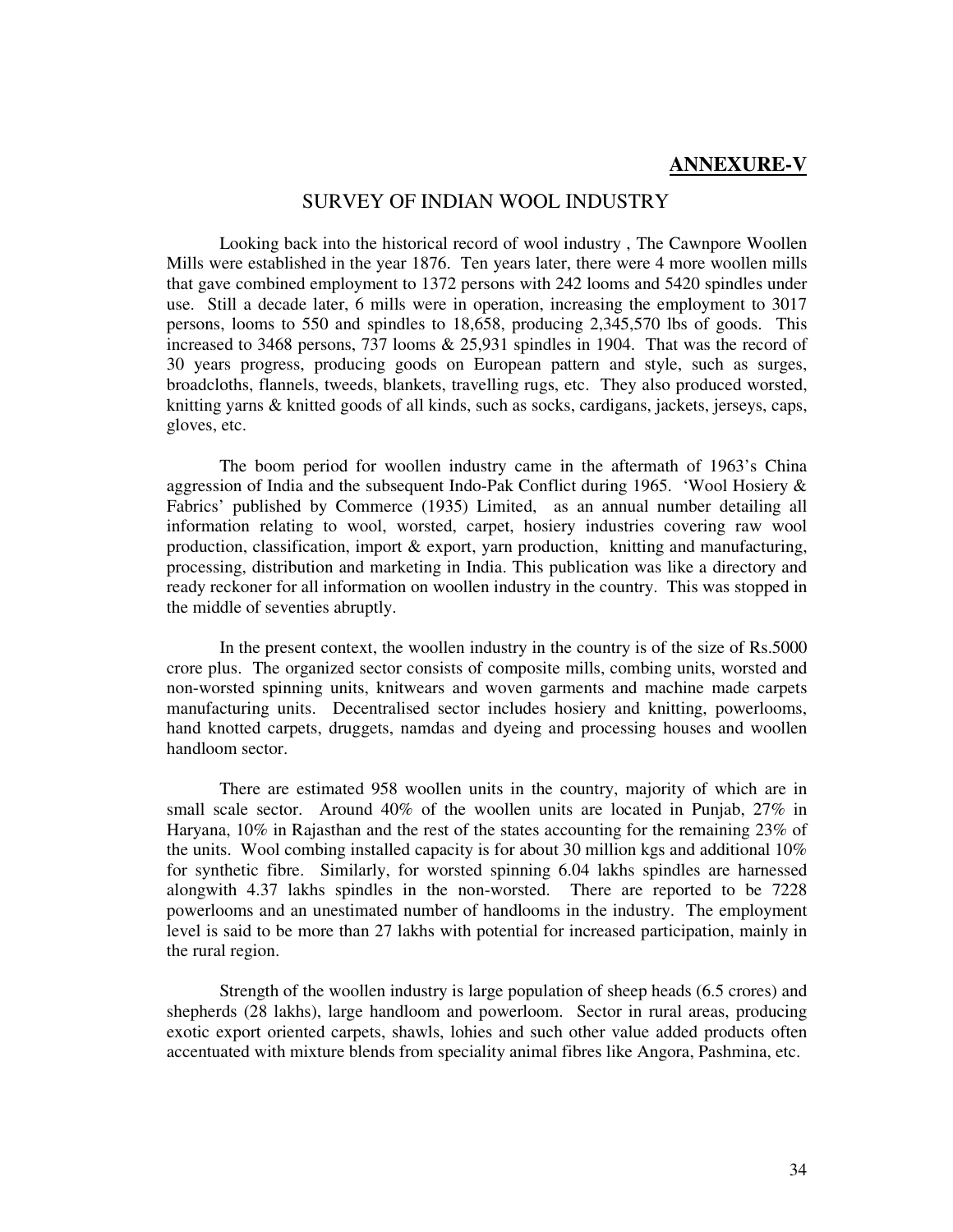In certain segments, the industry has made impressive technological advancement , over the years, by using latest equipments and modern technology whereas others are lagging behind with obsolete machinery, majority of which are in the small scale sector, unable to cope with capital intensive modernsiation and global marketing trends.

To sum up, strengths of the Indian wool industry azxas follows :

- − Huge woollen textile production capacity
- − Vibrant multifibre mix blend manufacture capacity
- − Large pool of skilled and cheap work force often rural based.
- − Entrepreneurial skills
- − Huge export potential
- − Growing domestic market

At the same, the weaknesses cannot be overlooked but eventually to be overcome.

- − Global competition in the post 2005 WTO trade regime
- − Dumping of cheap textiles in the country
- − Outdated traditional technology adopted
- − Poor supply chain management right from raw material
- − Huge decentralized sector functioning without linkages
- − Lack of drive for improving quality & quantity of produce.

 In the given scenario, it is indeed high time a comprehensive and consolidated industrial survey for the woollen industry is carried out to gauge the present status, growth registered, in the recent time and anticipated forecast for the next decade in different segments, some of which are interdependent and others independently functioning.

 The plan of survey has to be meticulously worked out to cover every segment's details in its entirety for its existing level of operation and shortcomings, in terms of competitiveness in improving quality, quantity, R&D and innovative approach to fulfill the complementary role with other segments in the industry. The major segments we can think of are as follows :

- 1. Classified list of woollen & worsted manufacturers.
- 2. Shoddy woollen manufacturers
- 3. Wool combing & processing plants
- 4. Woollen and worsted mills (composites)
- 5. Woollen felt mills
- 6. General list of hosiery manufacturers'
- 7. Shawl and knitwear manufacturers
- 8. Leading wool merchants, importers & exporters.
- 9. Wool machinery manufactures
- 10. Khadi sector.
- 11. Statistics on Import & Export of woollen goods
- 12. Compilation of present installed & working woollen & worsted spindles, handlooms & powerlooms and SME's engaged in processing of wool and wool blended products.

The survey to be conducted has to be done with technical bias, so as to enable help conceive and implement policy decisions towards future growth by Government.